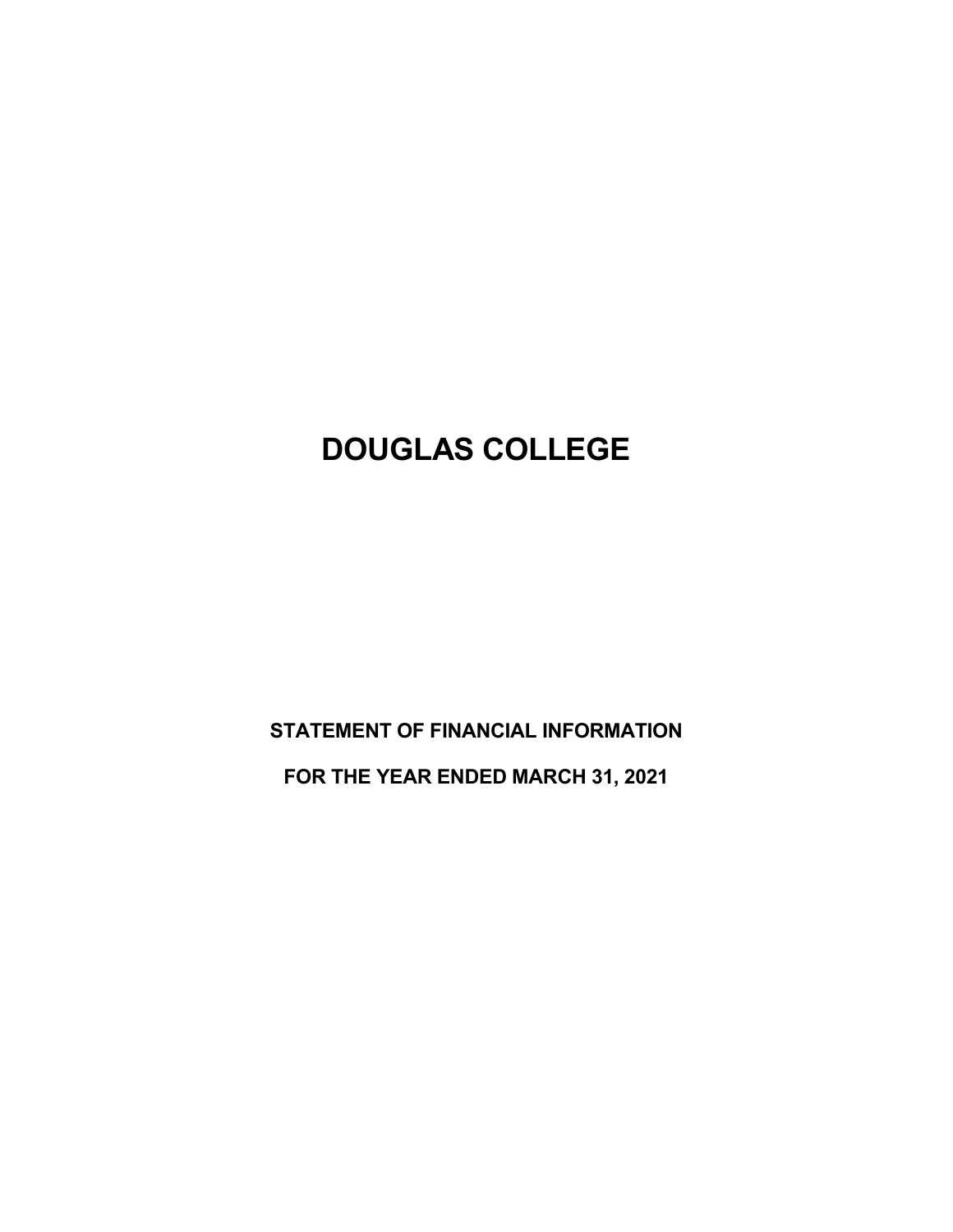# **DOUGLAS COLLEGE STATEMENT OF FINANCIAL INFORMATION FOR THE YEAR ENDED MARCH 31, 2021**

| <b>Statement of Financial Information Approval</b>     |            |
|--------------------------------------------------------|------------|
| <b>Statement of Remuneration and Expenses</b>          | Schedule 1 |
| <b>Statement of Accounts Paid</b>                      | Schedule 2 |
| <b>Statement of Severance Agreements</b>               | Schedule 3 |
| <b>Statement of Debt</b>                               | Schedule 4 |
| <b>Statement of Guarantee and Indemnity Agreements</b> | Schedule 5 |
| <b>Reconciliation to Financial Statements</b>          | Schedule 6 |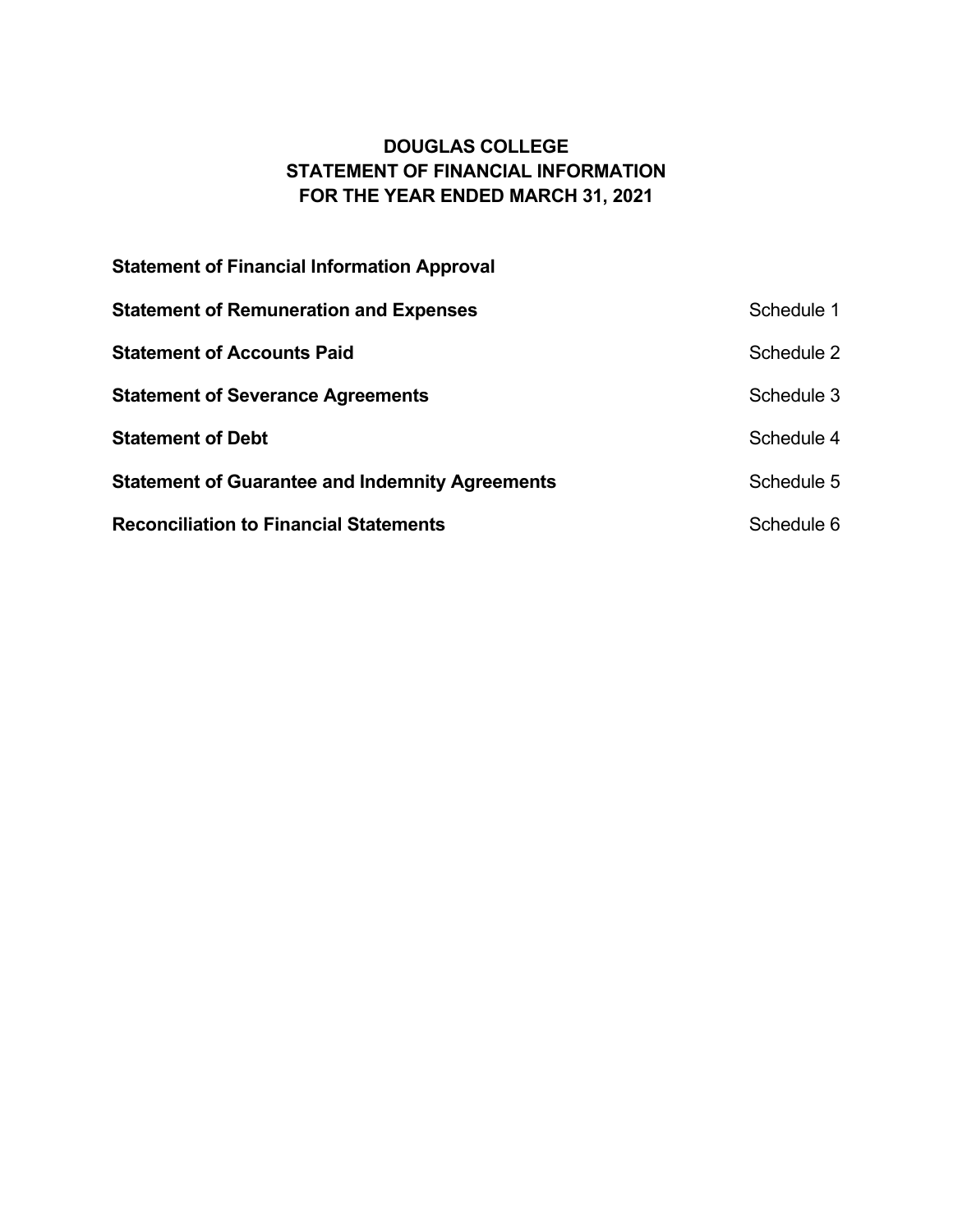### **DOUGLAS COLLEGE** STATEMENT OF FINANCIAL INFORMATION APPROVAL FOR THE YEAR ENDED MARCH 31, 2021

In accordance with the requirements of the Financial Information Act, all statements and schedules in this Statement of Financial Information have been reviewed and approved by the Douglas College Board.

Adel Gaman College Board Chair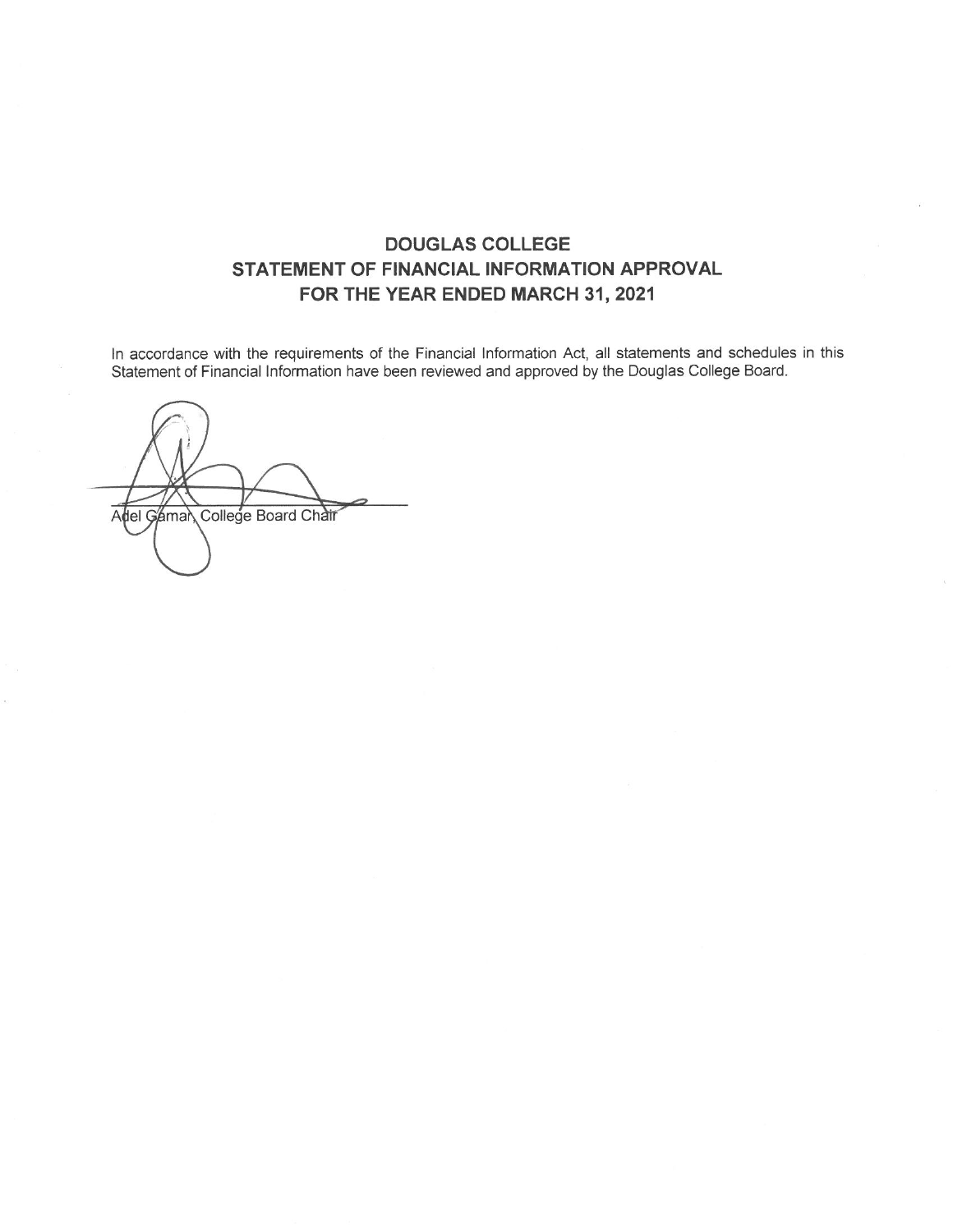# **DOUGLAS COLLEGE STATEMENT OF REMUNERATION AND EXPENSES APRIL 1, 2020 - MARCH 31, 2021**

| <b>Name</b>                        | Remuneration | <b>Expenses</b> | <b>Total</b> |
|------------------------------------|--------------|-----------------|--------------|
| Abbasi, Reza                       | 101,311.50   |                 | 101,311.50   |
| Abbott, Patricia                   | 98,524.52    |                 | 98,524.52    |
| Abid, Shahima                      | 101,193.18   |                 | 101,193.18   |
| Aboofazeli, Mohammad               | 101,974.87   | 1,288.89        | 103,263.76   |
| Addison-Jones, Brenda              | 98,186.64    | 329.06          | 98,515.70    |
| Affolder, Jennifer                 | 76,408.22    | 607.30          | 77,015.52    |
| Alcock, Kimberley                  | 103,740.87   | 1,204.45        | 104,945.32   |
| Alexandru, Florica                 | 101,185.98   | 628.52          | 101,814.50   |
| Al-Humaimidi, Mahmood              | 98,399.35    |                 | 98,399.35    |
| Anderson, Ken                      | 102,304.86   | 1,769.58        | 104,074.44   |
| Angelbeck, William                 | 101,791.41   | 1,200.00        | 102,991.41   |
| Anisef, Aubie                      | 101,709.35   | 1,008.89        | 102,718.24   |
| Arasanipalai Kandhadai, Padmapriya | 103,400.18   |                 | 103,400.18   |
| Ariafar, Arezoo                    | 98,517.37    |                 | 98,517.37    |
|                                    | 101,185.98   |                 | 101,185.98   |
| Ashe, Jeanette                     |              |                 |              |
| Ashe, Siobhan                      | 101,185.98   |                 | 101,185.98   |
| Atun, Leyvi                        | 86,490.55    | 600.00          | 87,090.55    |
| Atwal, Amanjote                    | 98,243.51    | 1,238.73        | 99,482.24    |
| Atwal, Reet Harpreet               | 87,774.61    |                 | 87,774.61    |
| Audet, Karyn                       | 102,108.50   | 1,192.56        | 103,301.06   |
| Bachinsky, Elizabeth               | 103,765.76   | 3,079.78        | 106,845.54   |
| Bachra, Davi                       | 101,185.98   |                 | 101,185.98   |
| Badanic, Sheilagh                  | 106,207.86   | 5,521.88        | 111,729.74   |
| Badh, Sukhvinder                   | 101,185.98   |                 | 101,185.98   |
| Bains, Aman                        | 77,250.48    | 997.50          | 78,247.98    |
| Bains, Daljit                      | 80,410.05    |                 | 80,410.05    |
| Bains, Dawn                        | 96,627.56    |                 | 96,627.56    |
| Bania, Anish                       | 101,925.31   | 1,296.52        | 103,221.83   |
| Barbeau, Elizabeth                 | 94,490.68    | 2,596.01        | 97,086.69    |
| Barker, Jennifer                   | 101,185.98   | 460.67          | 101,646.65   |
| Barnes, Heather                    | 86,708.16    | 1,077.75        | 87,785.91    |
| Barrington, Barrie                 | 101,185.98   | 1,477.11        | 102,663.09   |
| Barton, James                      | 79,041.58    | 1,140.94        | 80,182.52    |
| Bashir, Mehwish                    | 103,403.18   |                 | 103,403.18   |
| Bates, Robert                      | 100,790.73   |                 | 100,790.73   |
| Batra, Khushbu                     | 80,107.39    |                 | 80,107.39    |
| Batty, Diane                       | 102,959.70   | 2,284.43        | 105,244.13   |
| Becker, Lawrence                   | 102,236.68   | 249.49          | 102,486.17   |
| Beckwith, Laurie                   | 101,885.98   | 1,200.00        | 103,085.98   |
| Beech, Douglas                     | 90,952.53    |                 | 90,952.53    |
| Benke, Rhonda                      | 85,613.03    |                 | 85,613.03    |
| Bhardwaj, Nikhil                   | 101,185.98   |                 | 101,185.98   |
| Bhat, Shashi                       | 101,185.98   | 1,491.09        | 102,677.07   |
| Bhopal, Balbeer                    | 101,183.98   |                 | 101,183.98   |
| Bilquist, Jo-Anne                  | 79,523.90    |                 | 79,523.90    |
| Bischoff, Pamela                   | 102,798.29   | (958.04)        | 101,840.25   |
|                                    |              |                 |              |
| Bishop, Maria                      | 104,989.10   | 143.33          | 105,132.43   |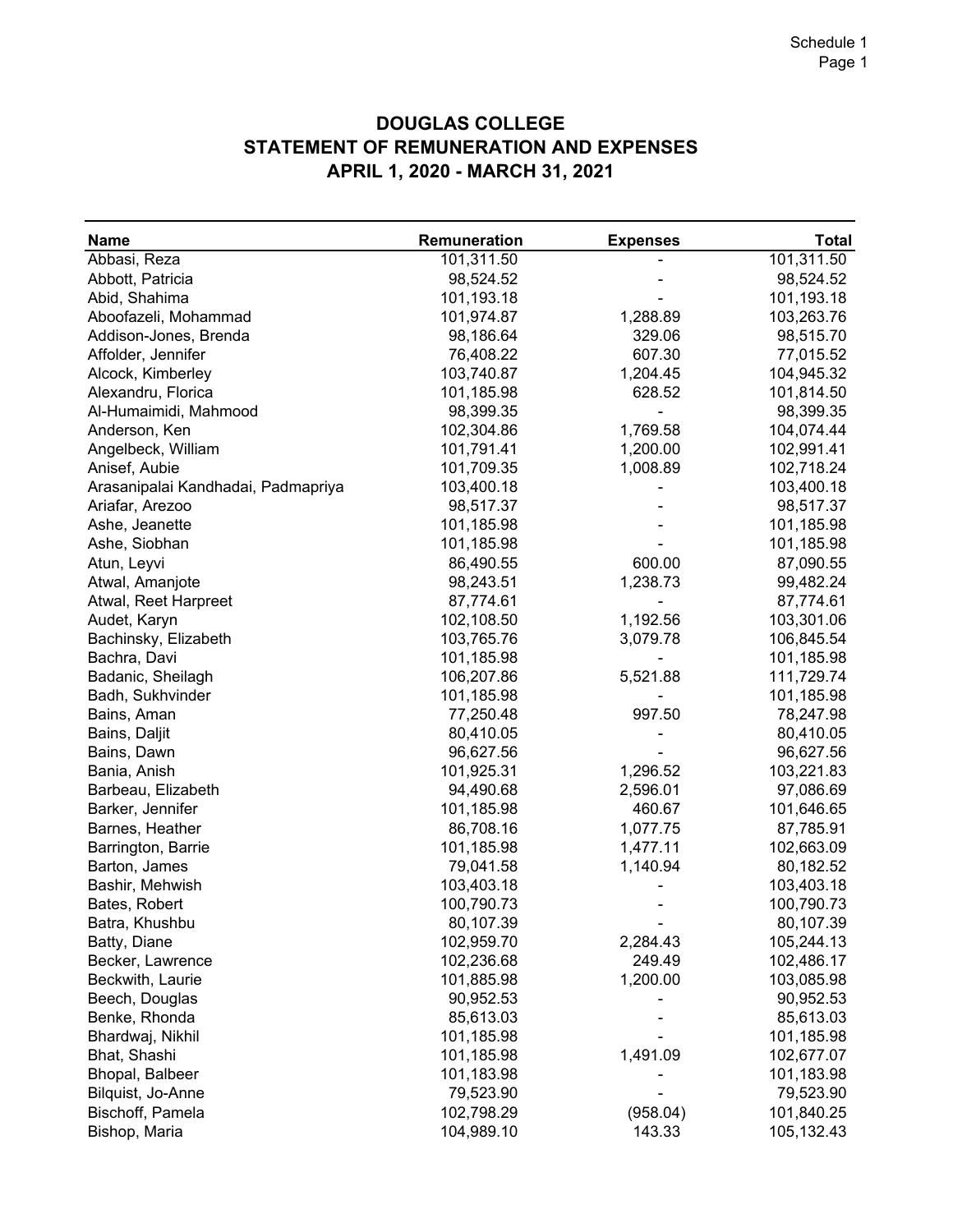| <b>Name</b>                   | Remuneration | <b>Expenses</b> | <b>Total</b> |
|-------------------------------|--------------|-----------------|--------------|
| Blanes, Nina                  | 101,185.98   | 2,000.00        | 103,185.98   |
| Blefare, Michael              | 101,185.98   | 100.00          | 101,285.98   |
| Blizzard, Kimberly            | 82,834.45    |                 | 82,834.45    |
| Blumenthal, Laura             | 89,772.48    |                 | 89,772.48    |
| Bogden, Lorree                | 101,185.98   | 955.66          | 102,141.64   |
| Bolz, Cedric                  | 101,185.98   |                 | 101,185.98   |
| Bontinen, Kymberley           | 101,242.56   | 1,719.48        | 102,962.04   |
| Borgford, Thor                | 185,041.70   | (6,396.53)      | 178,645.17   |
| Boulesteix, Fanny             | 101,185.98   | 294.00          | 101,479.98   |
| Bourget, Jason                | 103,334.20   | 2,700.00        | 106,034.20   |
| Bowbrick, Graeme              | 128,352.54   | 1,200.00        | 129,552.54   |
| Boyle, Diane                  | 83,214.56    | 2,276.93        | 85,491.49    |
| Brito, Sarah-Jane             | 89,756.29    | 3,260.25        | 93,016.54    |
| Brooks, Julian                | 101,135.48   | 932.44          | 102,067.92   |
| Brown, Neil                   | 91,983.82    | 903.84          | 92,887.66    |
| Bruin, John                   | 101,185.98   | 1,127.36        | 102,313.34   |
| Buono, Lisa                   | 93,772.59    | 2,005.31        | 95,777.90    |
| Burkowicz, Jakub              | 98,673.52    | 1,197.98        | 99,871.50    |
| Cacchioni, Denise             | 101,204.08   | 2,070.69        | 103,274.77   |
| Caldwell, Rhyon               | 101,385.98   |                 | 101,385.98   |
| Caldwell, Robert              | 100,984.06   |                 | 100,984.06   |
| Campbell, Lisa                | 95,998.67    | 1,242.74        | 97,241.41    |
| Carlton, Elinor               | 93,998.54    | 2,790.04        | 96,788.58    |
| Caron, Marie-Pier             | 107,269.31   | 1,038.24        | 108,307.55   |
| Casey, Brittany               | 88,537.96    |                 | 88,537.96    |
| Castex, Valerie               | 101,185.98   | 1,329.99        | 102,515.97   |
| Cater, John                   | 94,178.46    | 82.13           | 94,260.59    |
| Cawley, Pamela                | 140,973.38   | 1,901.70        | 142,875.08   |
| Cera, Arnold                  | 101,480.86   | 1,064.88        | 102,545.74   |
| Chambers, David               | 103,263.54   |                 | 103,263.54   |
| Chan, Justin                  | 75,235.91    |                 | 75,235.91    |
| Chang, Tara                   | 101,185.98   |                 | 101,185.98   |
| Chapdelaine, Raquel           | 107,257.01   | 1,518.62        | 108,775.63   |
| Chapell, Brian                | 141,116.51   |                 | 141,116.51   |
| Charlton, Steve               | 102,559.08   | 1,200.00        | 103,759.08   |
| Charrier, Justine             | 82,028.76    |                 | 82,028.76    |
| Chatha, Rupinder              | 101,205.29   |                 | 101,205.29   |
| Chen, Dagang                  | 107,701.76   |                 | 107,701.76   |
| Cheng, Colin                  | 93,057.42    |                 | 93,057.42    |
| Chenkov, Ivan                 | 89,942.18    |                 | 89,942.18    |
| Cheung, Cindy                 | 86,151.95    |                 | 86,151.95    |
| Chew, Ricky                   | 77,277.84    | 3,383.73        | 80,661.57    |
| Chin-Shue, Sherry             | 134,053.70   | 594.76          | 134,648.46   |
| Chiong, Stephen               | 127,083.84   | 96.89           | 127,180.73   |
| Choong, Victor                | 103,900.77   | 1,556.10        | 105,456.87   |
| Chopov, Valentin              | 80,590.81    |                 | 80,590.81    |
| Chow, Linda                   | 82,110.53    | 731.92          | 82,842.45    |
| Chow, Pauline                 | 101,189.60   | 2,121.97        | 103,311.57   |
| Christensen, Benjamin         | 91,983.82    | 679.08          | 92,662.90    |
| Christensen, Linda            | 101,985.98   | 1,140.07        | 103,126.05   |
| Christianson-Barker, Jennifer | 105,193.83   |                 | 105,193.83   |
| Cikes, Ivanna                 | 104,282.02   | 3,771.00        | 108,053.02   |
| Clark, Roger                  | 101,185.98   |                 | 101,185.98   |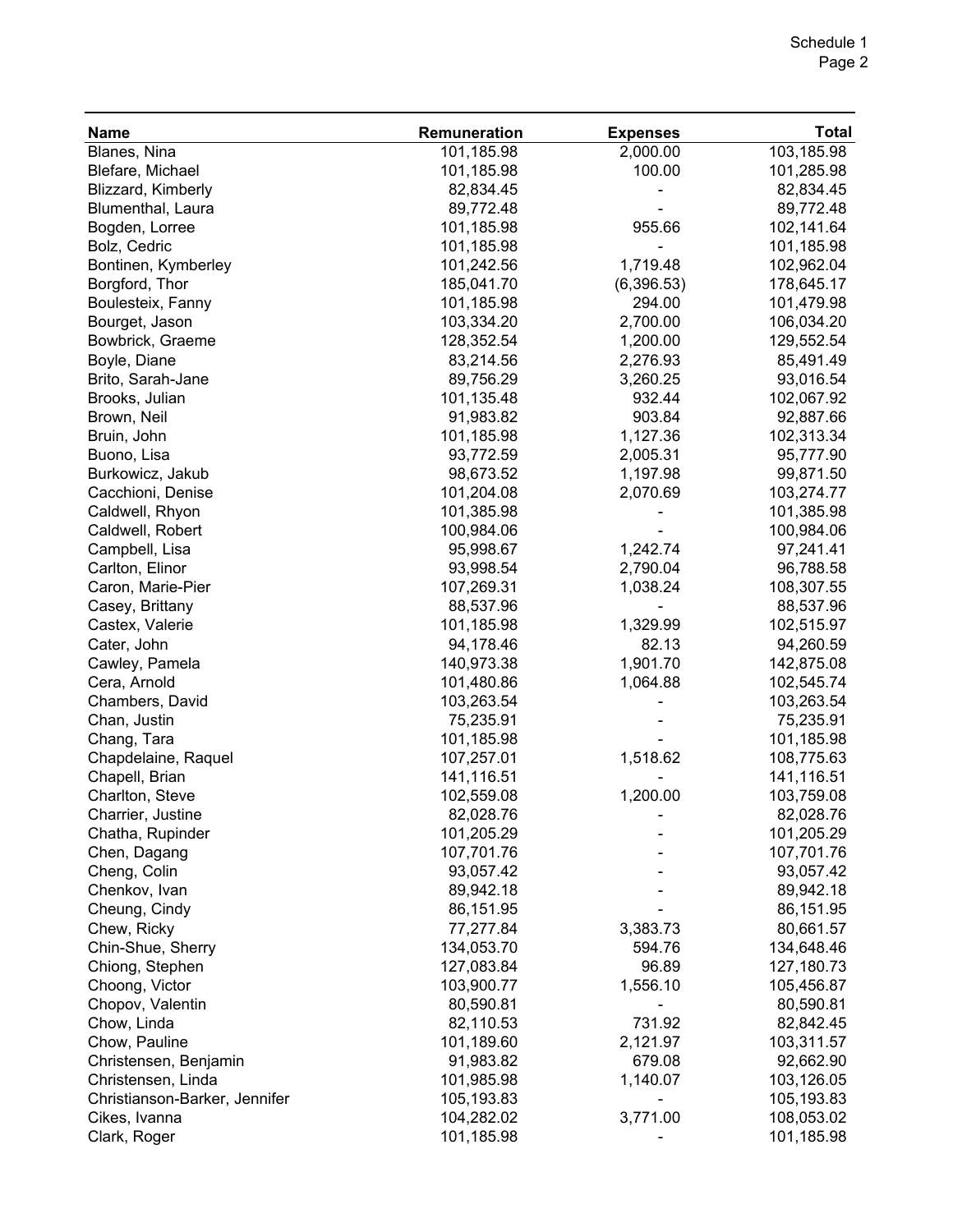| <b>Name</b>                  | Remuneration | <b>Expenses</b> | <b>Total</b> |
|------------------------------|--------------|-----------------|--------------|
| Clarke, Paula                | 76,870.11    | 1,455.78        | 78,325.89    |
| Clasen, Jessica              | 101,185.98   | 106.61          | 101,292.59   |
| Clayton, Peter               | 101,185.98   |                 | 101,185.98   |
| Clemente, Caesar Jude        | 87,245.91    |                 | 87,245.91    |
| Cloghesy, Brita              | 101,165.78   |                 | 101,165.78   |
| Cohen, Tina                  | 108,523.12   | 1,138.00        | 109,661.12   |
| Collis, Catherine            | 90,277.42    |                 | 90,277.42    |
| Comrie, Rodney               | 101,185.98   | 120.00          | 101,305.98   |
| Conklin, Mark                | 91,270.61    | 431.25          | 91,701.86    |
| Constable, Nancy             | 134,724.38   | 3,497.67        | 138,222.05   |
| Cook, Ryan                   | 80,939.15    |                 | 80,939.15    |
| Cordon, David                | 101,485.98   | 800.00          | 102,285.98   |
| Cornford, Michael            | 98,681.35    |                 | 98,681.35    |
| Costantino, Manuela          | 146,893.73   |                 | 146,893.73   |
| Cox, Shannon                 | 101,316.98   | 369.32          | 101,686.30   |
| Cragg, Carys                 | 101,523.73   | 1,707.60        | 103,231.33   |
| Crisp, Joan                  | 101,211.08   | 423.75          | 101,634.83   |
| Crothers, Julie              | 100,881.31   | 491.05          | 101,372.36   |
| Crowley, Rory                | 101,790.93   | 4,600.00        | 106,390.93   |
| Crozier, Stephen             | 100,961.35   | 2,505.77        | 103,467.12   |
| Cruz-Aguado, Reyniel         | 101,185.98   | 380.79          | 101,566.77   |
| Cull-Hewitt, Robin           | 101,185.98   |                 | 101,185.98   |
| Cutler, Darcy                | 105,192.48   | 560.94          | 105,753.42   |
| Daddey, Florence             | 84,438.35    | 304.33          | 84,742.68    |
| Dadswell, Jason              | 99,719.78    | 4,215.00        | 103,934.78   |
| Dailey, Laureen              | 79,523.90    |                 | 79,523.90    |
| Dane, Laura                  | 102,581.96   | 575.68          | 103,157.64   |
| Danyluk, Patricia            | 81,436.85    |                 | 81,436.85    |
| Dare, Valerie                | 102,385.98   | 1,200.00        | 103,585.98   |
| David, Lisa                  | 83,391.76    | 1,200.00        | 84,591.76    |
| Davies, Jonathon             | 102,236.68   | 239.80          | 102,476.48   |
| de Beer, Beth                | 101,185.98   |                 | 101,185.98   |
| De Villiers, Casper          | 106,550.83   | 5,864.85        | 112,415.68   |
| Dellebuur O'Connor, Kristyll | 101,087.38   |                 | 101,087.38   |
| Demeke, Abera Birhanu        | 96,266.91    |                 | 96,266.91    |
| Dench, Sarah                 | 165,949.64   | 709.72          | 166,659.36   |
| Denofreo, Tracey             | 104,730.53   | 3,414.46        | 108,144.99   |
| Denton, Kathryn              | 214,257.58   | (5,731.53)      | 208,526.05   |
| deVries, Karoline            | 102,228.53   | 2,692.87        | 104,921.40   |
| Dewar, Christine             | 101,185.98   |                 | 101,185.98   |
| Dhaliwal, Sharondeep         | 101,185.98   | 831.45          | 102,017.43   |
| Dharmaraj, Joseph            | 101,185.98   | 87.27           | 101,273.25   |
| Di Lella, Denise             | 86,162.37    | 786.00          | 86,948.37    |
| Di Pietro, Nina              | 101,891.41   | 1,200.00        | 103,091.41   |
| Dickens, Charles             | 101,936.38   |                 | 101,936.38   |
| Difonzo, Eligio              | 103,761.62   | 1,186.50        | 104,948.12   |
| Ding, Ping                   | 87,450.23    | 1,599.51        | 89,049.74    |
| Dobre, Alexandra             | 87,928.46    | 1,192.00        | 89,120.46    |
| Doherty, Alan                | 84,020.99    | 423.54          | 84,444.53    |
| Dong, Zaidong                | 95,929.88    | 1,500.00        | 97,429.88    |
| Dougherty, Meaghan           | 101,125.38   |                 | 101,125.38   |
| Dudas, Brandy                | 101,189.60   | 1,615.00        | 102,804.60   |
| Duff, Kathryn                | 101,285.98   | 600.00          | 101,885.98   |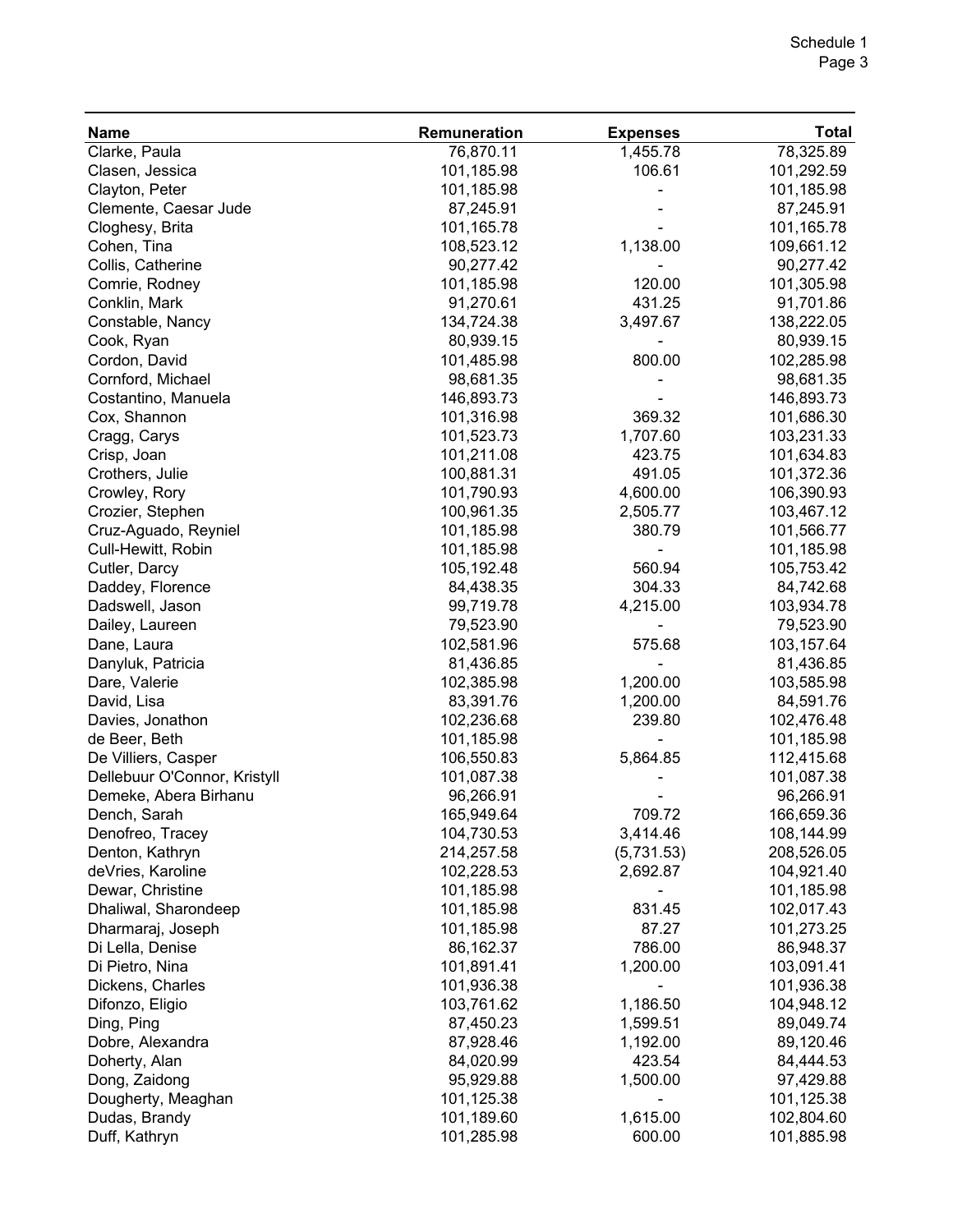| <b>Name</b>           | Remuneration | <b>Expenses</b> | <b>Total</b> |
|-----------------------|--------------|-----------------|--------------|
| Dunne, Daniel         | 101,074.88   |                 | 101,074.88   |
| Durovic, Peter        | 101,074.88   |                 | 101,074.88   |
| Dy, Eugene            | 101,004.18   | 318.00          | 101,322.18   |
| Earle, Nancy          | 101,135.48   |                 | 101,135.48   |
| Edwards, Gail         | 101,485.98   | 454.20          | 101,940.18   |
| Eisenberg, Gunter     | 101,120.94   | 550.82          | 101,671.76   |
| Ellchuk, Darlene      | 100,880.58   | 1,643.66        | 102,524.24   |
| Elliott, Mark         | 102,185.98   | 572.68          | 102,758.66   |
| Ellis, Keith          | 162,478.37   |                 | 162,478.37   |
| Emilsson, Wilhelm     | 101,196.84   |                 | 101,196.84   |
| Eng, Nelson           | 102,570.06   | 1,500.00        | 104,070.06   |
| Fairbairn, Hazel      | 115,735.18   | 1,500.00        | 117,235.18   |
| Farbridge, Robert     | 102,843.77   | 1,199.55        | 104,043.32   |
| Faundo, Aurora        | 102,401.27   | 2,153.59        | 104,554.86   |
| Faurie, Alida         | 101,193.22   |                 | 101,193.22   |
| Feduck, Meaghan       | 78,402.34    | 1,682.32        | 80,084.66    |
| Fellnermayr, Barbara  | 105,013.79   |                 | 105,013.79   |
| Fellows, Jennifer     | 101,385.98   | 304.30          | 101,690.28   |
| Ferens, Ralph         | 101,185.98   |                 | 101,185.98   |
| Fisher, George        | 101,185.98   | 840.00          | 102,025.98   |
| Fixter, Brian         | 101,229.41   |                 | 101,229.41   |
| Flewelling, Debra     | 81,832.95    | 1,196.65        | 83,029.60    |
| Fong, Dorritta        | 101,185.98   | 667.75          | 101,853.73   |
| Frankson, Kelly       | 101,388.71   |                 | 101,388.71   |
| Fraser, Morna         | 96,676.69    | 703.50          | 97,380.19    |
| Fraser, Ruth          | 114,321.42   | 1,431.36        | 115,752.78   |
| Freeman, Lora         | 98,399.35    | 709.49          | 99,108.84    |
| Funk, Daryl           | 92,093.82    | 610.00          | 92,703.82    |
| Fusco, Tina           | 101,196.84   |                 | 101,196.84   |
| Gamage, Amanda        | 86,708.16    |                 | 86,708.16    |
| Garabedian, Arsineh   | 102,061.74   |                 | 102,061.74   |
| Gardner, Christopher  | 135,704.93   | 2,731.02        | 138,435.95   |
| Gatcho, Sheila        | 76,141.86    | 2,058.03        | 78,199.89    |
| Geleta, Esayas        | 86,851.51    | 1,200.00        | 88,051.51    |
| Ghaeli, Mohammad      | 87,984.57    |                 | 87,984.57    |
| Gibson, Gregory       | 88,234.09    |                 | 88,234.09    |
| Gideon, Terry         | 103,593.50   | 2,907.52        | 106,501.02   |
| Gill, Alison          | 77,239.87    | 3,991.52        | 81,231.39    |
| Gillis, Julie         | 101,437.05   |                 | 101,437.05   |
| Girotto, Luigi        | 119,049.74   | 19.95           | 119,069.69   |
| Glanville, Eric       | 103,761.62   | 1,868.61        | 105,630.23   |
| Goertz, Gretchen      | 101,185.98   |                 | 101,185.98   |
| Goertz, Shelley       | 90,706.91    |                 | 90,706.91    |
| Gomez, Yvonne         | 91,305.51    | 357.75          | 91,663.26    |
| Gonzales, Marie       | 103,761.62   | 121.55          | 103,883.17   |
| Gonzalez Torres, Luis | 91,983.82    |                 | 91,983.82    |
| Graveson, Marlene     | 101,201.70   | 183.75          | 101,385.45   |
| Greaves, Caroline     | 101,095.08   |                 | 101,095.08   |
| Green, Christen       | 100,962.06   |                 | 100,962.06   |
| Gretchev, Andrea      | 101,185.98   |                 | 101,185.98   |
| Grewal, Gurmit        | 80,229.80    | 700.00          | 80,929.80    |
| Griffith, Janessa     | 86,151.51    |                 | 86,151.51    |
| Gronsdahl, Karla      | 145,874.63   | 575.02          | 146,449.65   |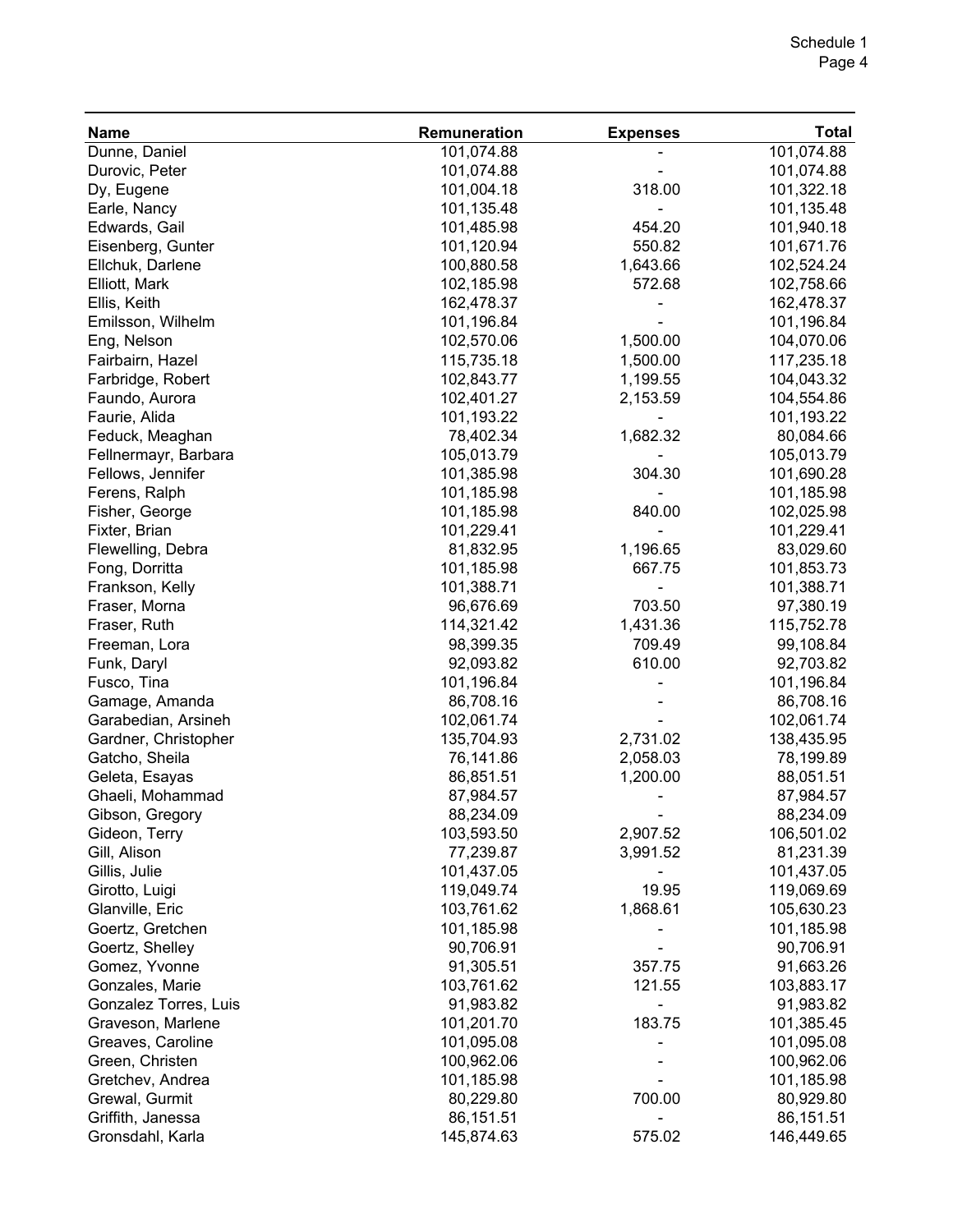| <b>Name</b>                  | Remuneration | <b>Expenses</b> | <b>Total</b> |
|------------------------------|--------------|-----------------|--------------|
| Guillou, Christian           | 102,185.98   | 1,755.88        | 103,941.86   |
| Guimaraes, Aknaton           | 76,570.97    |                 | 76,570.97    |
| Gunton, William              | 85,462.41    |                 | 85,462.41    |
| Guppy, Leon                  | 101,185.98   |                 | 101,185.98   |
| Gupta, Anupama               | 93,678.22    | 1,200.00        | 94,878.22    |
| Ha, Jeffrey                  | 97,178.33    |                 | 97,178.33    |
| Hagerty, Elisabeth           | 92,697.90    | 482.49          | 93,180.39    |
| Hakak, Benny                 | 101,185.98   | 1,501.08        | 102,687.06   |
| Hall, Nathan                 | 93,340.23    | 2,676.17        | 96,016.40    |
| Hambler, Patricia            | 114,077.64   | 625.49          | 114,703.13   |
| Hamid, Bassem                | 100,369.22   | 1,140.89        | 101,510.11   |
| Hamm, Karine                 | 102,821.84   | 2,411.18        | 105,233.02   |
| Hannan, Eric                 | 94,373.28    |                 | 94,373.28    |
| Hansen, Lisa                 | 95,606.84    | 826.26          | 96,433.10    |
| Haranghy, Stacey             | 110,920.83   | 2,206.55        | 113,127.38   |
| Harper, James                | 101,207.70   |                 | 101,207.70   |
| Harris, Lee-Anne             | 81,369.33    |                 | 81,369.33    |
| Harrison, Jean               | 102,142.87   |                 | 102,142.87   |
| Harty Scott, Heather         | 99,659.01    | 2,001.49        | 101,660.50   |
| Haselton, Lindsay            | 96,801.09    | 525.00          | 97,326.09    |
| Hawkes, Lori                 | 103,922.18   | 1,510.00        | 105,432.18   |
| Haye, Tanya                  | 110,107.33   | 1,800.00        | 111,907.33   |
| Hebert, Jacqueline           | 101,185.98   | 127.50          | 101,313.48   |
| Henry, Jon-Paul              | 96,811.55    |                 | 96,811.55    |
| Henschell, Dan               | 101,196.84   |                 | 101,196.84   |
| Heritage, Russell            | 91,983.82    |                 | 91,983.82    |
| Herrera Cervantes, Eduardo   | 87,035.04    |                 | 87,035.04    |
| Hetherington, Shawn          | 83,531.74    | 356.57          | 83,888.31    |
| Higenbottam, John            | 93,465.66    |                 | 93,465.66    |
| Hilde, Rosalie               | 101,185.98   |                 | 101,185.98   |
| Hogarth, Sarah               | 95,177.80    |                 | 95,177.80    |
| Holmes, Chelsea              | 83,724.80    |                 | 83,724.80    |
| Hoogendoorn, Irma            | 78,294.47    |                 | 78,294.47    |
| Horsley, Emma                | 111,897.56   | 1,214.45        | 113,112.01   |
| Horton, Alicia               | 90,137.28    |                 | 90,137.28    |
| Hosseini Ghinani, Ahmad Reza | 101,285.98   |                 | 101,285.98   |
| Hotel, Carla                 | 115,445.88   | 1,200.00        | 116,645.88   |
| Howell, Teresa               | 101,185.98   | 423.75          | 101,609.73   |
| Howley, Ashton               | 86,710.03    |                 | 86,710.03    |
| Huang, Hong                  | 119,986.69   |                 | 119,986.69   |
| Huitson, Niki                | 101,786.58   |                 | 101,786.58   |
| Hunt, Michelle               | 101,234.71   | 923.43          | 102,158.14   |
| Hunter, Kathleen             | 100,984.06   |                 | 100,984.06   |
| Hutt, Cameron                | 84,438.35    |                 | 84,438.35    |
| Jackson, Debora              | 103,761.62   | 431.25          | 104,192.87   |
|                              | 101,885.98   |                 | 103,085.98   |
| Jackson, Jeremy              | 78,568.37    | 1,200.00        |              |
| Jamani Lund, Shana           |              | 207.90          | 78,776.27    |
| Jamieson, Claudia            | 88,514.69    | 1,500.00        | 90,014.69    |
| Jamil, Sarwat                | 91,983.82    |                 | 91,983.82    |
| Jang, Kimberly               | 80,354.64    |                 | 80,354.64    |
| Jang, Korena                 | 103,761.62   | 532.82          | 104,294.44   |
| Jansen, Dean                 | 109,548.95   |                 | 109,548.95   |
| Janssen, Karen               | 105,027.25   | 582.75          | 105,610.00   |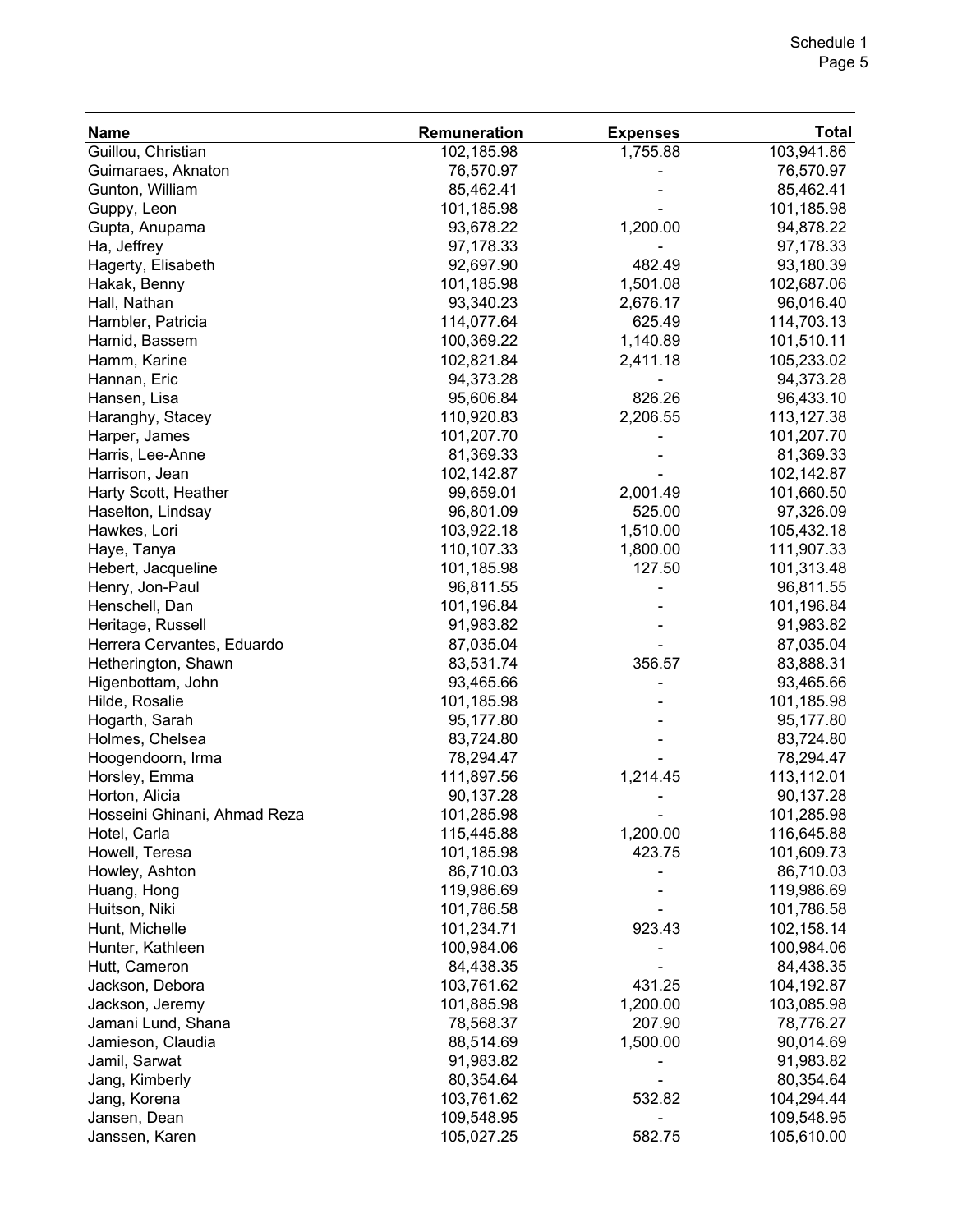| <b>Name</b>         | Remuneration | <b>Expenses</b> | <b>Total</b> |
|---------------------|--------------|-----------------|--------------|
| Jantti, Hannele     | 101,558.87   | 672.89          | 102,231.76   |
| Johal, Narinder     | 103,697.58   | 126.50          | 103,824.08   |
| Johns, Aya          | 82,321.98    |                 | 82,321.98    |
| Jones, Bryan        | 101,185.98   | 1,200.00        | 102,385.98   |
| Jones, Gareth       | 108,213.65   | 941.90          | 109,155.55   |
| Joyce, Marcia       | 101,512.39   | 826.41          | 102,338.80   |
| Kadonoff, Daniel    | 101,211.32   |                 | 101,211.32   |
| Kalachinskaya, Olga | 101,830.98   | 1,751.71        | 103,582.69   |
| Kane, Jennifer      | 91,389.75    | 1,370.87        | 92,760.62    |
| Kane, Marilyn       | 78,691.00    | 1,314.95        | 80,005.95    |
| Kang, Manshinder    | 101,185.98   |                 | 101,185.98   |
| Karasevich, Marena  | 77,017.40    |                 | 77,017.40    |
| Karim, Mehboob      | 102,519.13   | 1,171.60        | 103,690.73   |
| Karim, Sukhdeep     | 102,953.98   | 2,364.00        | 105,317.98   |
| Karunakaran, Karuna | 86,151.51    |                 | 86,151.51    |
| Keen, Carrie        | 101,185.98   | 409.40          | 101,595.38   |
| Keighron, David     | 86,277.04    |                 | 86,277.04    |
| Kerr, Nicola        | 90,726.41    |                 | 90,726.41    |
| Kim, Eunhee         | 100,853.54   | 3,179.75        | 104,033.29   |
| Kim, lanna          | 89,117.13    |                 | 89,117.13    |
| Kirk, Lisa          | 104,822.45   | 2,447.57        | 107,270.02   |
| Kirkey, Jennifer    | 101,202.27   | 1,159.30        | 102,361.57   |
| Kirkpatrick, Edith  | 116,285.60   | 450.00          | 116,735.60   |
| Klassen, Cecil      | 92,550.93    |                 | 92,550.93    |
| Klotz, Kurt         | 79,698.99    |                 | 79,698.99    |
| Koci, Peter         | 101,607.12   | 3,877.63        | 105,484.75   |
| Kojder, Barbara     | 80,304.48    | 735.94          | 81,040.42    |
| Kozak, Nicole       | 86,164.78    |                 | 86,164.78    |
| Kuenzig, Jennifer   | 102,449.85   | 1,888.82        | 104,338.67   |
| Lagueux, Mythra     | 101,095.08   | 242.10          | 101,337.18   |
| Lake, Robert        | 101,936.38   |                 | 101,936.38   |
| Lal, Regan          | 116,747.15   | 300.00          | 117,047.15   |
| Lam, Michael        | 146,210.18   | 5,038.97        | 151,249.15   |
| Larson, Matthew     | 92,212.11    | 420.00          | 92,632.11    |
| Le Roy, Dylan       | 98,270.65    | 1,128.08        | 99,398.73    |
| Lee, Barbara        | 101,185.98   | 1,741.00        | 102,926.98   |
| Lee, Vivian         | 135,704.93   | 997.50          | 136,702.43   |
| Lee, Weissy         | 101,185.98   |                 | 101,185.98   |
| Lenzi, Jena         | 91,304.72    | 600.00          | 91,904.72    |
| Leung, Ricky        | 79,977.73    | 9.35            | 79,987.08    |
| Lichte, Ashley      | 79,067.35    | 1,375.00        | 80,442.35    |
| Lin, Yuh-Ren        | 101,185.98   |                 | 101,185.98   |
| Lipke, Cathy        | 90,412.40    | 22.99           | 90,435.39    |
| Lisonbee, Michael   | 115,982.79   | 908.03          | 116,890.82   |
| Lister, Mackenzie   | 100,992.65   |                 | 100,992.65   |
| Lockyer, Valerie    | 136,019.24   | 2,368.04        | 138,387.28   |
| Lomigoric, Spomenka | 101,185.98   |                 | 101,185.98   |
| Long, Nicole        | 107,014.03   |                 | 107,014.03   |
| Low, Pauline        | 95,534.61    |                 | 95,534.61    |
| Lu, Anderson        | 101,185.98   | 509.25          | 101,695.23   |
| Lung, A. A. Giana   | 101,185.98   | 997.50          | 102,183.48   |
| Lunn, Edward        | 101,185.98   |                 | 101,185.98   |
| Ma, Xiaoqiang       | 96,966.91    | 1,200.00        | 98,166.91    |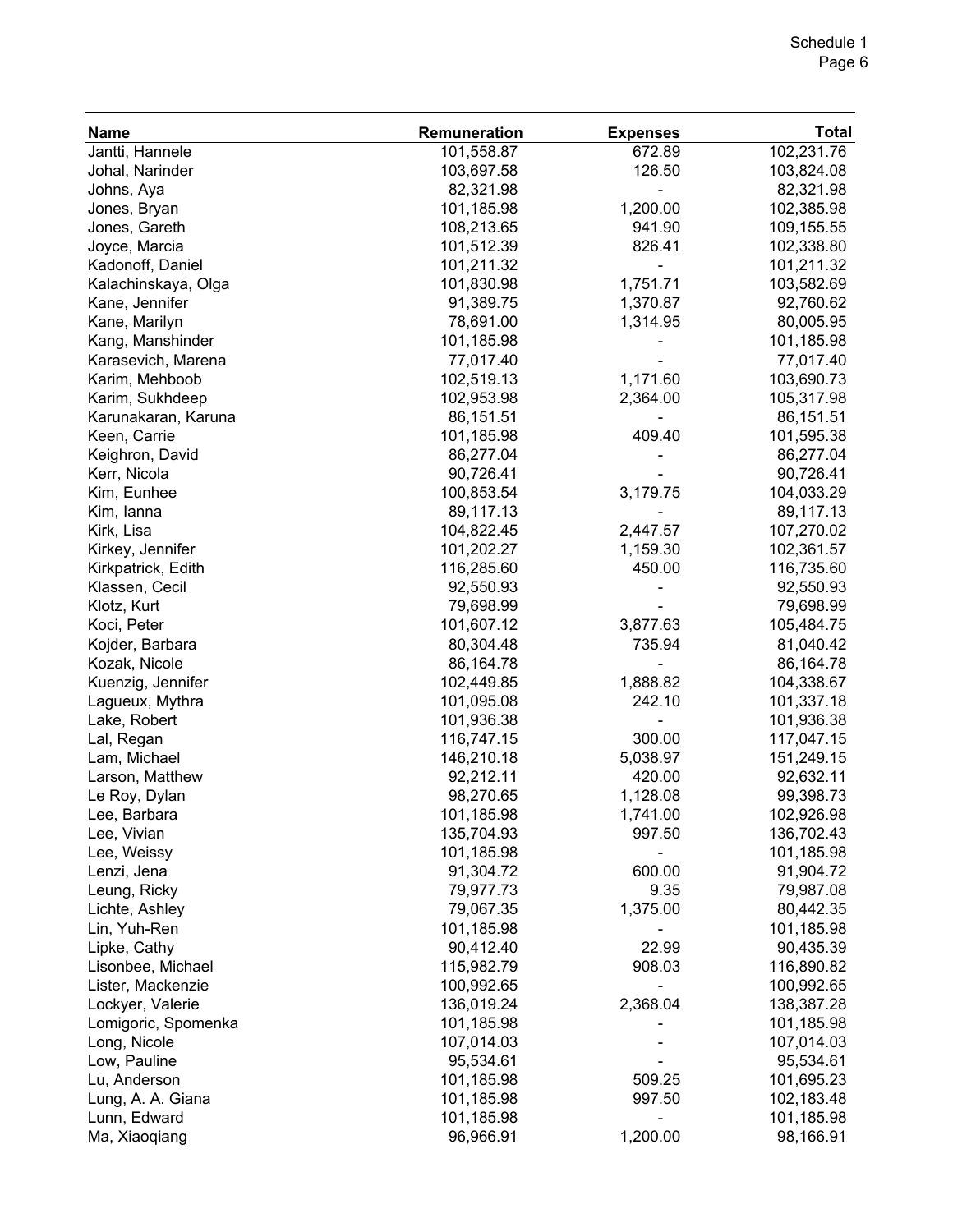#### Schedule 1 Page 7

| <b>Name</b>           | Remuneration | <b>Expenses</b> | <b>Total</b> |
|-----------------------|--------------|-----------------|--------------|
| MacGregor, Anne       | 100,860.37   | 257.25          | 101,117.62   |
| Machaj, Anna          | 118,521.56   | 6,611.73        | 125, 133. 29 |
| MacMillan, Robert     | 86,088.95    | 1,853.99        | 87,942.94    |
| Mahal, Karamjit       | 84,640.52    |                 | 84,640.52    |
| Maitland, Jessica     | 92,566.34    |                 | 92,566.34    |
| Majdanac, Allan       | 101,185.98   | 3,463.14        | 104,649.12   |
| Majkowski, Piotr      | 102,995.97   | 1,809.99        | 104,805.96   |
| Maley, Tania          | 77,380.00    |                 | 77,380.00    |
| Manabala, Simhadri    | 105,286.81   |                 | 105,286.81   |
| Mandujano-Lopez, Ruth | 101,185.98   | 473.21          | 101,659.19   |
| Maniotakis, George    | 81,803.36    | 62.26           | 81,865.62    |
| Mants, Tara           | 101,185.98   | 988.80          | 102,174.78   |
| March, Michael        | 86,726.06    | 1,200.00        | 87,926.06    |
| Marquise, Annie       | 101,036.76   |                 | 101,036.76   |
| Marshall, Leslie      | 102,125.34   | 1,439.36        | 103,564.70   |
| Marshall, Wilma       | 100,880.58   | 602.51          | 101,483.09   |
| Marzara, Shirin       | 87,876.74    |                 | 87,876.74    |
| Matadeen, Allan       | 102,185.98   | 1,500.00        | 103,685.98   |
| Matheson, Elinor      | 103,281.78   | 2,595.80        | 105,877.58   |
| Matheson, Laura       | 101,568.17   | 1,500.00        | 103,068.17   |
| Matson, Patricia      | 102,631.98   | 1,946.00        | 104,577.98   |
| Mauger, Shirley       | 101,683.18   |                 | 101,683.18   |
| McCaffrey, Janice     | 79,317.76    | 1,699.00        | 81,016.76    |
| McCausland, Elizabeth | 75,918.13    | 102.18          | 76,020.31    |
| McFarlen, Hollaye     | 108,785.81   | 1,838.84        | 110,624.65   |
| McGregor, Robert      | 101,185.98   | 1,270.05        | 102,456.03   |
| McInnes, Shannon      | 104,497.17   | 1,090.50        | 105,587.67   |
| McKim, Denis          | 101,885.98   | 1,200.00        | 103,085.98   |
| McLennon, Brian       | 120,284.51   | 457.45          | 120,741.96   |
| McManus, Jeffrey      | 95,090.33    |                 | 95,090.33    |
| McPhee, Michael       | 102,176.46   | 1,194.00        | 103,370.46   |
| McVey, Tracey         | 99,705.35    | 747.25          | 100,452.60   |
| McWilliams, Colin     | 84,859.29    | 1,232.35        | 86,091.64    |
| Medianu, Stelian      | 98,829.01    | 1,200.00        | 100,029.01   |
| Meen, Donald          | 79,529.82    | 925.43          | 80,455.25    |
| Meichsner, Alan       | 103,015.29   | 1,793.10        | 104,808.39   |
| Mellett, Sarah        | 101,751.06   |                 | 101,751.06   |
| Mennill, Sally        | 102,686.58   |                 | 102,686.58   |
| Merritt, Eva          | 90,212.88    | 1,491.20        | 91,704.08    |
| Michael, Jamie        | 87,292.39    |                 | 87,292.39    |
| Midgley, Keenan       | 84,031.64    | 1,200.00        | 85,231.64    |
| Midgley, Rodney       | 100,880.58   |                 | 100,880.58   |
| Milia, Santina        | 94,118.01    | 198.45          | 94,316.46    |
| Miller, Alicia        | 101,486.28   |                 | 101,486.28   |
| Miller, Ryan          | 101,185.98   | 550.00          | 101,735.98   |
| Millis, Leonard       | 100,880.58   |                 | 100,880.58   |
| Mills, Catherine      | 102,564.77   | 2,367.59        | 104,932.36   |
| Mirjalili, Saeed      | 100,004.15   |                 | 100,004.15   |
| Moist, Shannon        | 92,346.76    | 1,000.00        | 93,346.76    |
| Moon, Katherine       | 99,710.24    | 504.89          | 100,215.13   |
| Moore, Joseph         | 91,066.99    | 1,200.00        | 92,266.99    |
| Moore, Michael        | 103,206.63   | 695.00          | 103,901.63   |
| Moore, Sarah          | 88,036.82    | 894.99          | 88,931.81    |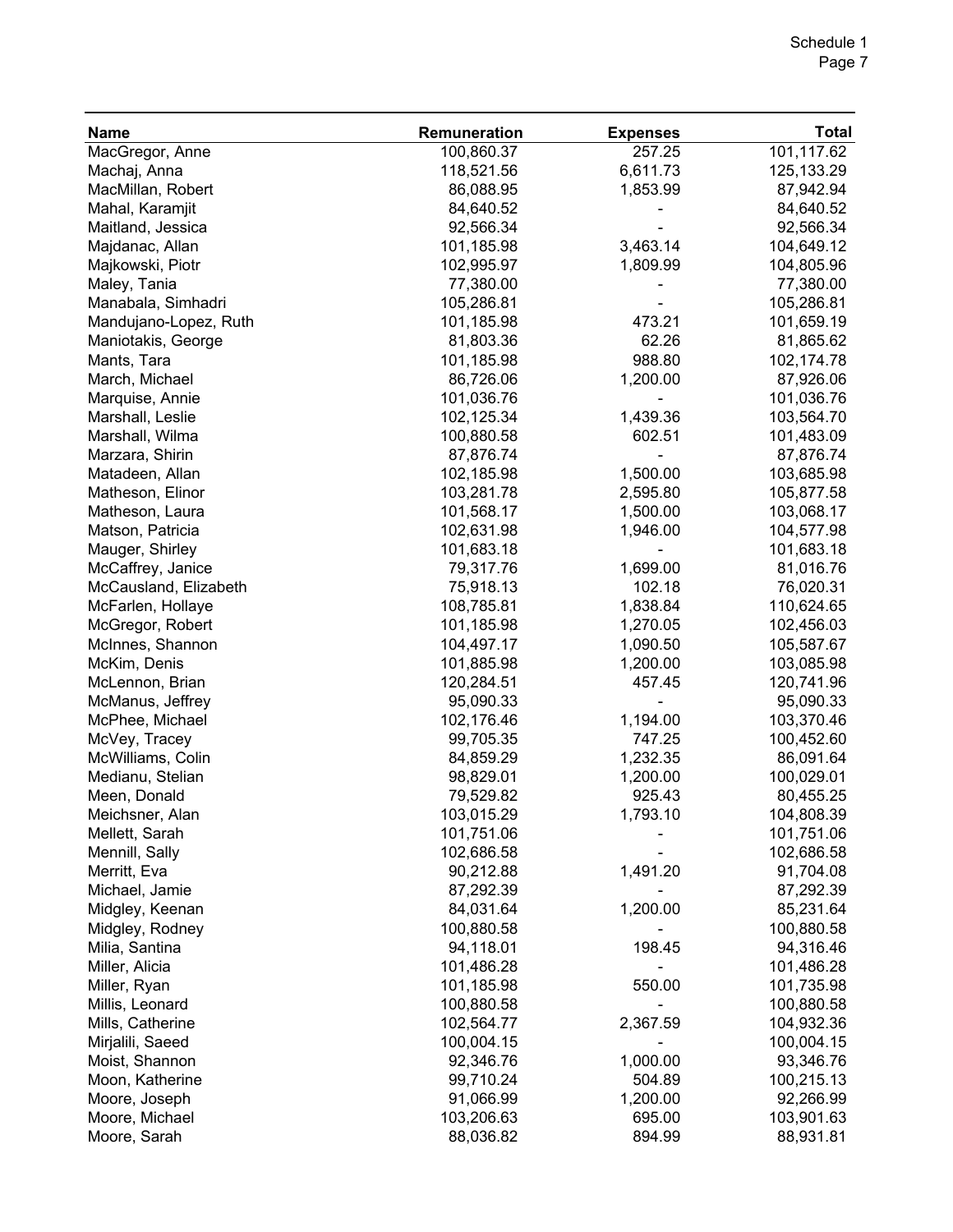| <b>Name</b>                                 | Remuneration | <b>Expenses</b> | <b>Total</b> |
|---------------------------------------------|--------------|-----------------|--------------|
| Moore, Shelley                              | 108,062.70   |                 | 108,062.70   |
| Morris, Terence                             | 101,185.98   |                 | 101,185.98   |
| Moss, Travis                                | 89,300.31    | 145.00          | 89,445.31    |
| Mossop, Minnie                              | 90,839.38    |                 | 90,839.38    |
| Moulding, Erin                              | 88,035.95    | 1,640.75        | 89,676.70    |
| Moulton, David                              | 100,982.46   | 1,291.80        | 102,274.26   |
| Mullen, Wayne                               | 108,825.02   | 2,973.56        | 111,798.58   |
| Munro, David                                | 101,185.98   | 804.12          | 101,990.10   |
| Musselman, D'arcey                          | 101,135.48   | 2,458.82        | 103,594.30   |
| Nadeau, Bryan                               | 101,185.98   | 325.98          | 101,511.96   |
| Naidoo, Anuschka                            | 76,817.07    | 1,320.00        | 78,137.07    |
| Naito, Yuri                                 | 93,941.23    |                 | 93,941.23    |
| Nathwani, Samir                             | 86,277.04    | 737.25          | 87,014.29    |
| Nelson, Douglas                             | 110,353.10   | 997.50          | 111,350.60   |
| Nemec, Robert                               | 78,781.75    |                 | 78,781.75    |
| Nesbitt, Darin                              | 101,566.28   | 880.30          | 102,446.58   |
| Neville, Deborah                            | 104,329.79   |                 | 104,329.79   |
| Newton, Rachael                             | 103,897.97   |                 | 103,897.97   |
| Ng, Jim-Mee                                 | 102,685.42   | 1,499.44        | 104,184.86   |
| Ng, Rella                                   | 134,760.47   | 4,501.76        | 139,262.23   |
| Nicholsfigueiredo, Jasmine                  | 100,787.08   |                 | 100,787.08   |
| Nicholson, Maureen                          | 101,936.73   | 1,841.73        | 103,778.46   |
| Noah, Earl                                  | 101,185.98   |                 | 101,185.98   |
| Nuttall, Denise                             | 77,993.89    | 262.34          | 78,256.23    |
| Nuval, Normita                              | 107,701.76   | 1,152.75        | 108,854.51   |
| O' Laocha, Eamonn                           | 102,269.88   | 2,367.66        | 104,637.54   |
| Ochola, Rispah                              | 84,031.63    | 1,199.99        | 85,231.62    |
| O'Connor, Paul                              | 101,193.22   | 1,454.70        | 102,647.92   |
| Odoom, Charles                              | 101,903.98   | 1,218.00        | 103,121.98   |
| Oesterle, Susan                             | 120,271.97   | 284.02          | 120,555.99   |
| Ollen, Joy                                  | 101,185.98   | 2,199.85        | 103,385.83   |
| O'Shaughnessy, Patricia                     | 76,554.30    | 1,025.13        | 77,579.43    |
| Otim, Samuel                                | 101,185.98   |                 | 101,185.98   |
| Otte, Maxwell                               | 88,758.37    | 277.22          | 89,035.59    |
| Ouyang, Guangwei                            | 184,406.04   | (3,323.07)      | 181,082.97   |
| Pacheva, Daniela                            | 89,283.71    | 1,679.91        | 90,963.62    |
| Panesar, Anjani                             | 101,185.98   | 2,231.48        | 103,417.46   |
| Parfeniuk, Sandra                           | 84,738.15    | 2,100.23        | 86,838.38    |
| Parhar, Karenjit Kaur                       | 101,891.41   | 1,200.00        | 103,091.41   |
| Parker, Simon                               | 99,286.23    |                 | 99,286.23    |
| Parlongo, Shawnna                           | 84,895.14    | 1,870.42        | 86,765.56    |
| Parry, Alison                               | 100,629.52   | 895.75          | 101,525.27   |
| Partridge, Elizabeth                        | 103,445.48   | 1,126.52        | 104,572.00   |
| Patterson, Lorne                            | 101,185.98   | 101.01          | 101,286.99   |
| Paul, Tim                                   | 110,752.10   | 4,763.28        | 115,515.38   |
| Pawlychka, Colleen                          | 91,983.82    | 878.88          | 92,862.70    |
| Paynter, Sarah                              | 101,185.98   | 1,085.71        | 102,271.69   |
| Peacock, Shawna                             | 98,399.35    | 1,108.00        | 99,507.35    |
| Penner, Janice                              | 101,185.98   |                 | 101,185.98   |
|                                             | 101,411.74   |                 | 101,411.74   |
| Peregrino, Narcisa                          | 83,032.30    | 1,450.00        |              |
| Perez Alfajarrin, Ana<br>Perkins, Charmaine |              |                 | 84,482.30    |
|                                             | 86,179.67    |                 | 86,179.67    |
| Perry, Michele                              | 75,756.94    |                 | 75,756.94    |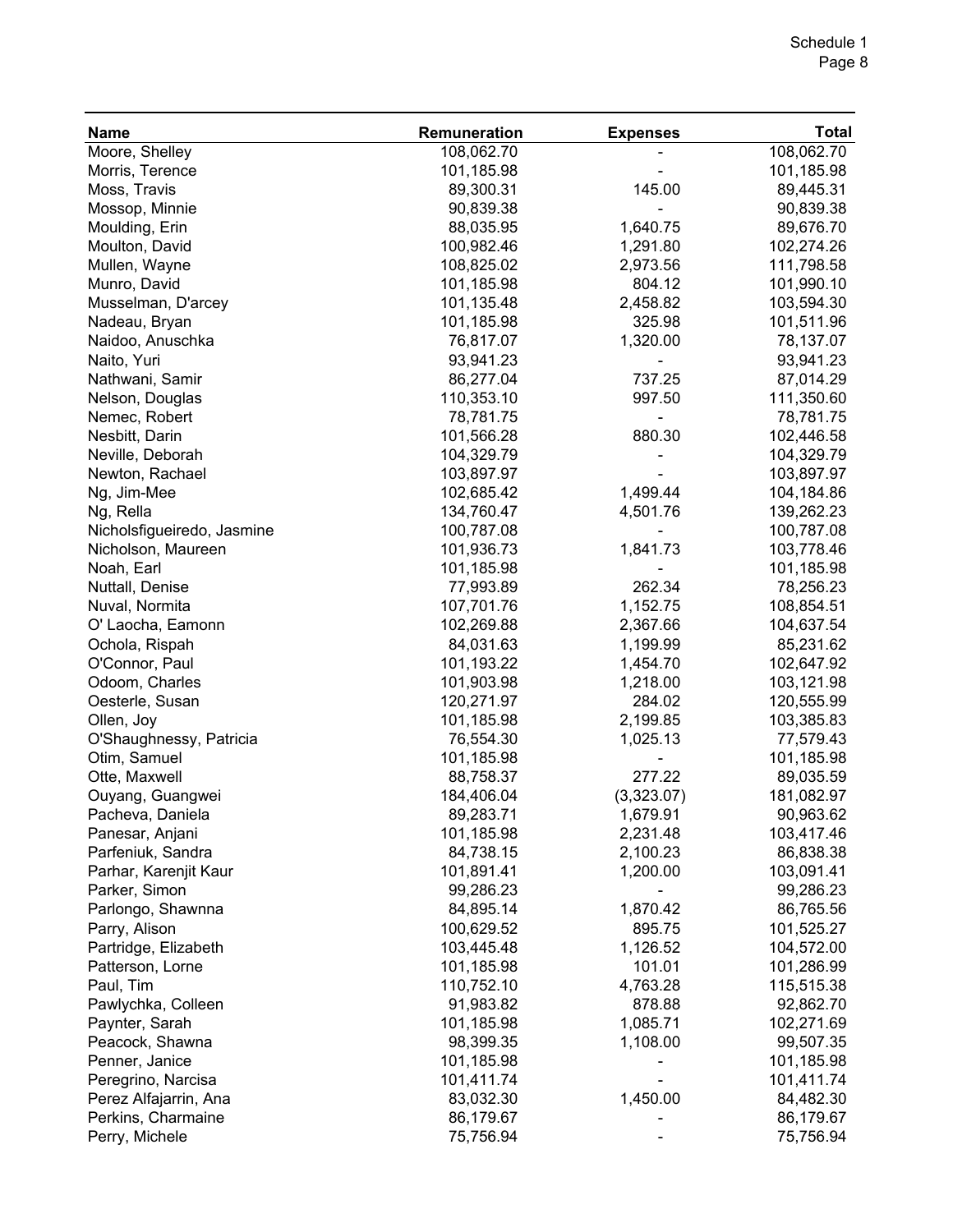| <b>Name</b>               | Remuneration | <b>Expenses</b> | <b>Total</b> |
|---------------------------|--------------|-----------------|--------------|
| Petras, Thrasso           | 90,293.05    |                 | 90,293.05    |
| Phillips, Lisa            | 101,185.98   | 240.20          | 101,426.18   |
| Phillips, Noelle          | 102,006.98   | 1,321.00        | 103,327.98   |
| Picard, Michael           | 101,568.48   | 3,490.00        | 105,058.48   |
| Pickthall, Linda          | 118,249.73   | 505.80          | 118,755.53   |
| Piddocke, Pamela          | 91,435.77    |                 | 91,435.77    |
| Pollard, Nahanni          | 101,339.62   |                 | 101,339.62   |
| Polushin, Sandra          | 102,876.63   | 1,000.00        | 103,876.63   |
| Poon, Leanne              | 101,434.80   | (4,455.28)      | 96,979.52    |
| Pooni, Raj                | 89,041.72    |                 | 89,041.72    |
| Portner, Mark             | 86,726.06    | 932.53          | 87,658.59    |
| Potter, Kathleen          | 103,761.62   |                 | 103,761.62   |
| Preus, Eve                | 86,151.51    |                 | 86,151.51    |
| Prime, David              | 101,185.98   |                 | 101,185.98   |
| Purewal, Satwant          | 94,220.65    | 2,328.92        | 96,549.57    |
| Quinn, Roxanne            | 106,939.98   | 1,172.96        | 108,112.94   |
| Quressette, Seanna        | 81,435.71    | 931.75          | 82,367.46    |
| Rachfall, Patricia        | 103,290.12   | 1,879.84        | 105,169.96   |
| Radheshwar, Sundar-Jovian | 99,833.19    |                 | 99,833.19    |
| Raesler, Tammy            | 95,374.35    |                 | 95,374.35    |
| Rahman, Afzalur           | 98,704.87    | 1,273.25        | 99,978.12    |
| Raja, Majid               | 77,593.89    |                 | 77,593.89    |
| Rampersaud, Patricia      | 101,185.98   |                 | 101,185.98   |
| Rana, Ruhina              | 112,318.46   | 162.82          | 112,481.28   |
| Ranga, Asha               | 88,410.14    | 278.39          | 88,688.53    |
| Rasulov, Vladimir         | 82,192.99    |                 | 82,192.99    |
| Reaume, Leda              | 77,102.81    | 1,500.11        | 78,602.92    |
| Reid, Andrew              | 105,551.71   | 1,122.43        | 106,674.14   |
| Reid, Colleen             | 101,185.98   | (1,968.04)      | 99,217.94    |
| Reimer, Cyndy             | 102,297.60   | 1,608.00        | 103,905.60   |
| Reimer, Donald            | 104,181.63   | (887.87)        | 103,293.76   |
| Rennie, James             | 103,248.95   | 2,562.97        | 105,811.92   |
| Reppin, Karen             | 93,947.00    |                 | 93,947.00    |
| Ribalkin, Andrei          | 101,185.98   |                 | 101,185.98   |
| Ricard, Chris             | 101,135.48   |                 | 101,135.48   |
| Richter, Kevin            | 101,185.98   |                 | 101,185.98   |
| Robertson, George         | 100,982.46   |                 | 100,982.46   |
| Robinson, Leni            | 102,354.75   | 1,668.77        | 104,023.52   |
| Rochefort, Stephen        | 98,399.35    |                 | 98,399.35    |
| Rochfort, Nuala           | 102,685.98   | 2,000.00        | 104,685.98   |
| Rodwell, Graham           | 101,939.35   | 1,758.51        | 103,697.86   |
| Ross, Charlotte           | 101,185.98   | 600.00          | 101,785.98   |
| Rosseel, Patricia         | 131,585.21   | 804.51          | 132,389.72   |
| Rossiter, Elliot          | 97,466.91    | 1,200.00        | 98,666.91    |
| Roy, Tonya                | 107,217.24   | 2,242.31        | 109,459.55   |
| Rozman, Erin              | 101,185.98   |                 | 101,185.98   |
| Runnalls, Kathryn         | 101,185.98   |                 | 101,185.98   |
| Sahota-Bagri, Navneet     | 102,567.36   | 2,258.79        | 104,826.15   |
| Said, Mohamed Asif        | 80,375.90    | 927.82          | 81,303.72    |
| Saldanha, Louise          | 101,185.98   |                 | 101,185.98   |
| Saleem, Noman             | 91,928.11    |                 | 91,928.11    |
| Sales, Catherine          | 102,162.55   | 1,703.33        | 103,865.88   |
| Salmon, Holly             | 103,418.39   | 1,226.41        | 104,644.80   |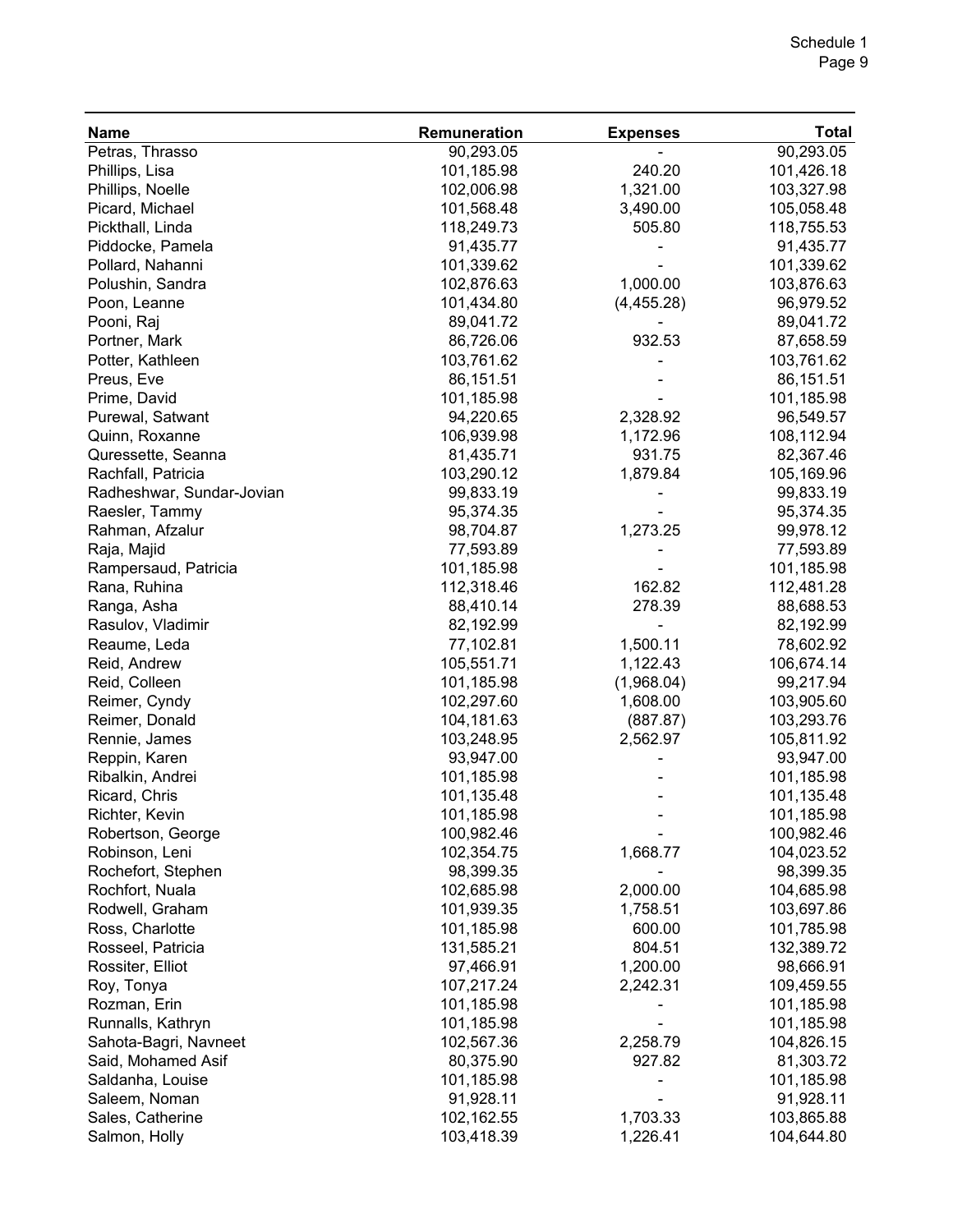| <b>Name</b>             | Remuneration | <b>Expenses</b> | <b>Total</b> |
|-------------------------|--------------|-----------------|--------------|
| Sandhawalia, Robin      | 102,990.78   | 1,500.00        | 104,490.78   |
| Sandhu, Angela          | 84,920.12    | 897.75          | 85,817.87    |
| Sangha, Katherine       | 100,880.58   | 72.00           | 100,952.58   |
| Sarfehjooy, Kayvon      | 101,135.48   | 2,015.93        | 103,151.41   |
| Sarif, Bambang          | 103,816.49   | 1,500.00        | 105,316.49   |
| Savard, Yvonne          | 101,855.50   |                 | 101,855.50   |
| Schachner, Anna         | 82,827.42    | 406.25          | 83,233.67    |
| Schechter, Samuel       | 86,151.51    | 539.45          | 86,690.96    |
| Scholz, Matthias        | 83,105.91    |                 | 83,105.91    |
| Schreier, Janet         | 84,895.86    | 1,623.91        | 86,519.77    |
| Schurch, Mark           | 102,847.35   |                 | 102,847.35   |
| Schutts, Jeff           | 101,585.98   | 1,500.00        | 103,085.98   |
| Semeniuk, Monica        | 91,983.82    | 600.00          | 92,583.82    |
| Sestan, Janice          | 101,185.98   | 1,307.55        | 102,493.53   |
| Shafi, Zaheer Abbas Ali | 95,441.77    | 4,100.48        | 99,542.25    |
| Shaw, Devin             | 95,805.68    | 1,200.00        | 97,005.68    |
| Shin, Jenny             | 81,572.81    | 306.17          | 81,878.98    |
| Shirazi, Homeira        | 78,731.12    | (844.89)        | 77,886.23    |
| Sidhu, Amandip          | 97,714.03    | 4,659.56        | 102,373.59   |
| Sidhu, Jasvir           | 87,726.06    | 1,542.30        | 89,268.36    |
| Sigola, Lynette         | 101,185.98   |                 | 101,185.98   |
| Simpson, Scott          | 89,530.07    | 1,025.33        | 90,555.40    |
| Single, Jay             | 87,135.04    | 916.00          | 88,051.04    |
| Sirna, Karen            | 101,196.84   |                 | 101,196.84   |
| Slota, Mark             | 80,400.28    | 1,350.65        | 81,750.93    |
| Smith, Chelsea          | 126,007.16   |                 | 126,007.16   |
| Smith, Douglas          | 101,185.98   |                 | 101,185.98   |
| Smith, Erin             | 90,948.47    | 1,416.58        | 92,365.05    |
| Smith, Lisa             | 101,935.48   | 1,400.00        | 103,335.48   |
| Smith, Teryl            | 99,358.14    | 78.75           | 99,436.89    |
| Smith, Trevor           | 101,185.98   | 402.68          | 101,588.66   |
| Smolash, Wendy          | 75,889.17    | 2,869.57        | 78,758.74    |
| Smythe, Susan           | 101,185.98   |                 | 101,185.98   |
| Snider, Wesley          | 101,189.60   | 197.00          | 101,386.60   |
| Sobstyl, Edrie          | 101,185.98   |                 | 101,185.98   |
| Sokic, Gordana          | 92,098.92    |                 | 92,098.92    |
| Solman, Jason           | 119,497.94   | 1,376.44        | 120,874.38   |
| Solyom, Michael         | 86,151.51    |                 | 86,151.51    |
| Sosnowski, Tiffany      | 99,920.14    | 182.85          | 100,102.99   |
| Spencer, Janice         | 101,486.28   | 385.00          | 101,871.28   |
| Sporer, Michael         | 100,886.18   |                 | 100,886.18   |
| Squair, Nancy           | 97,096.95    | 359.74          | 97,456.69    |
| Stainsby, Meg           | 141,116.51   | 500.00          | 141,616.51   |
| Staley, Kevin           | 102,198.88   | 1,512.90        | 103,711.78   |
| Stanger, Glen           | 102,463.90   | 997.50          | 103,461.40   |
| Staples, Reid           | 98,399.35    |                 | 98,399.35    |
| Steele, Lisa            | 91,308.76    | 1,243.10        | 92,551.86    |
| Stephany, Kathleen      | 101,203.36   | 249.90          | 101,453.26   |
| Stephenson, Ryan        | 101,185.98   |                 | 101,185.98   |
| Stewart, Fenn           | 86,151.51    |                 | 86,151.51    |
| Stiles, Diane           | 101,780.42   | 1,414.42        | 103,194.84   |
| Storey, Brian           | 124,331.84   | 2,855.04        | 127,186.88   |
| Straiton, Terri         | 93,787.01    | 1,052.79        | 94,839.80    |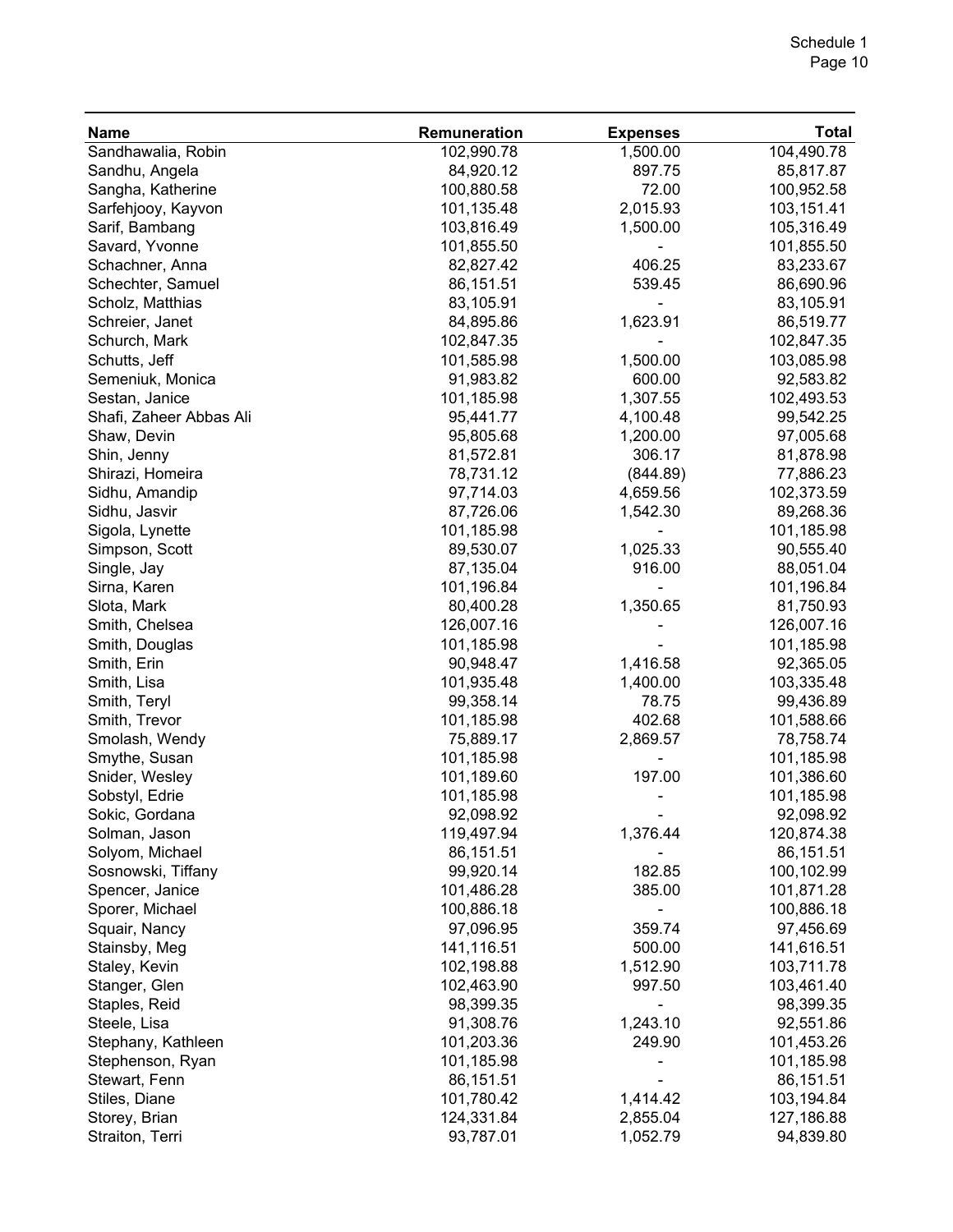| <b>Name</b>                   | Remuneration | <b>Expenses</b> | <b>Total</b> |
|-------------------------------|--------------|-----------------|--------------|
| Strate, Sandra                | 79,179.03    | 672.50          | 79,851.53    |
| Stroppa, George               | 136,467.28   | 4,739.44        | 141,206.72   |
| Stumpf, Chris-Anne            | 101,311.53   |                 | 101,311.53   |
| Sturrock, Gordon              | 101,486.28   | 106.70          | 101,592.98   |
| Sugg, Brian                   | 82,781.00    | 1,500.00        | 84,281.00    |
| Sumartojo, Widyarini          | 97,796.63    | 1,050.00        | 98,846.63    |
| Sutherland, Kimberley         | 96,970.37    |                 | 96,970.37    |
| Sutton, Liza                  | 103,126.39   | 2,440.41        | 105,566.80   |
| Suvak, William                | 77,037.90    |                 | 77,037.90    |
| Sveinson, Gary                | 96,274.15    |                 | 96,274.15    |
| Swain Jr., John               | 98,486.23    | 1,800.00        | 100,286.23   |
| Swann, Philip                 | 118,249.73   | 874.75          | 119,124.48   |
| Swiatecki-Hill, Michele       | 101,204.35   | 68.00           | 101,272.35   |
| Szymanski, Nathan             | 87,543.68    |                 | 87,543.68    |
| Takeuchi, Kayoko              | 185,227.46   | (620.66)        | 184,606.80   |
| Tan, William                  | 98,092.92    |                 | 98,092.92    |
| Tang, Selina                  | 101,185.98   |                 | 101,185.98   |
| Tank, Selena                  | 84,920.12    |                 | 84,920.12    |
| Tannock, Michelle             | 101,196.37   | 560.89          | 101,757.26   |
| Tan-Tompkins, Shirley         | 98,399.35    | 1,155.00        | 99,554.35    |
| Tanveer, Muhammad             | 86,542.86    |                 | 86,542.86    |
| Tautorus, Cheryl              | 101,069.50   |                 | 101,069.50   |
| Taylor, David                 | 177,289.73   | 451.23          | 177,740.96   |
| Teng, Rosilyn                 | 84,447.95    | 1,119.99        | 85,567.94    |
| Terpenkas, Andrea             | 91,983.82    | 404.34          | 92,388.16    |
| Tetarenko, Pamela             | 118,249.73   | 528.60          | 118,778.33   |
| Thompson, Diane               | 79,057.43    | 49.95           | 79,107.38    |
| Thompson, Joseph              | 86,344.24    |                 | 86,344.24    |
| Tilley, Janette               | 115,648.46   |                 | 115,648.46   |
| Tomsons, Kira                 | 103,194.98   | 1,209.00        | 104,403.98   |
| Tong, Jianwen                 | 78,893.00    | 226.03          | 79,119.03    |
| Trainor, Kim                  | 101,135.48   | 1,371.95        | 102,507.43   |
| Tse, Lai Kuen                 | 78,533.72    |                 | 78,533.72    |
| Turner, Derek                 | 101,104.80   |                 | 101,104.80   |
| Tweed, Roger                  | 103,560.07   | 2,374.09        | 105,934.16   |
| Tyakoff, Sharn                | 135,069.80   |                 | 135,069.80   |
| Tzoneva, Irina                | 101,185.98   |                 | 101,185.98   |
| Udy, Christopher              | 81,373.25    | 871.30          | 82,244.55    |
| Unver, Suheyl                 | 83,343.71    |                 | 83,343.71    |
| Urstad, Kristian              | 101,185.98   |                 | 101,185.98   |
| Valecourt, Linda              | 103,761.62   | (0.00)          | 103,761.62   |
| Valencia, Salvador            | 77,386.65    |                 | 77,386.65    |
| Van Deursen, John             | 94,130.61    | 2,302.45        | 96,433.06    |
| van Wiltenburg, Shannon       | 101,185.98   |                 | 101,185.98   |
| Vandermey, Leisha             | 98,465.12    | 1,957.79        | 100,422.91   |
| Vapenik, Jacqueline           | 76,003.38    | 744.60          | 76,747.98    |
| Verghese, Shalini             | 103,761.62   | 2,706.72        | 106,468.34   |
| Verma, Nakul                  | 101,185.98   | 671.78          | 101,857.76   |
| Viani, Tony                   | 104,833.93   | 374.53          | 105,208.46   |
| Vigouroux-Caillibot, Nathalie | 87,762.63    |                 | 87,762.63    |
| Villavicencio, George         | 101,556.27   | 961.19          | 102,517.46   |
| Vipat, Padma                  | 102,386.48   | 198.40          | 102,584.88   |
| Virani, Rahim                 | 109,581.26   |                 | 109,581.26   |
|                               |              |                 |              |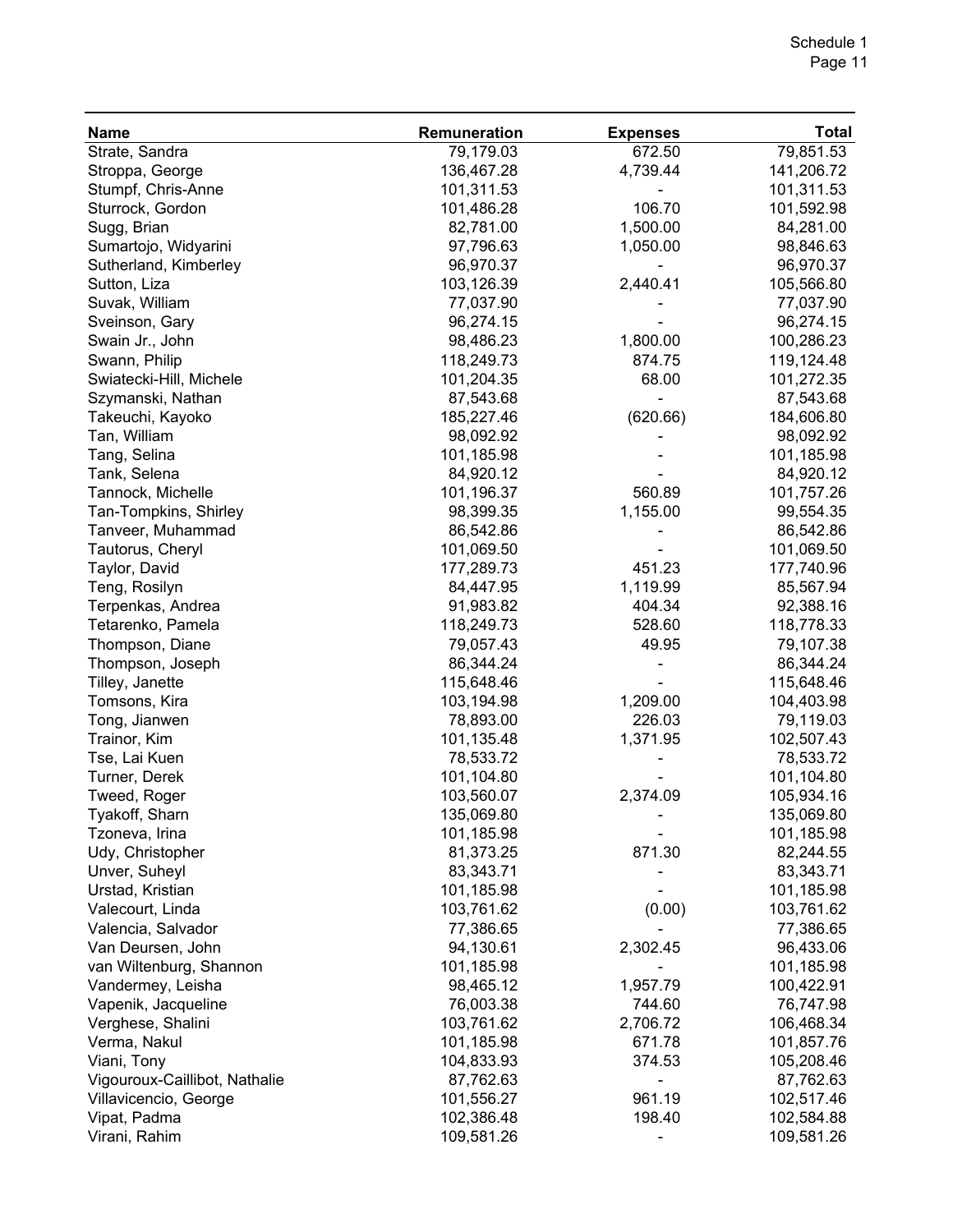| <b>Name</b>         | Remuneration  | <b>Expenses</b> | <b>Total</b>  |
|---------------------|---------------|-----------------|---------------|
| Visosky, Patricia   | 102,025.56    |                 | 102,025.56    |
| Vittoz, Nicole      | 101,335.36    | 649.38          | 101,984.74    |
| Vitus, Gavrila      | 102,825.87    |                 | 102,825.87    |
| Viveiros, Ryan      | 101,185.98    |                 | 101,185.98    |
| Waddington, David   | 104,053.75    | 1,904.89        | 105,958.64    |
| Wagner, Kristin     | 101,185.98    |                 | 101,185.98    |
| Walker, Jill        | 83,102.72     | 624.74          | 83,727.46     |
| Walsh, Barb         | 105,006.02    | 964.00          | 105,970.02    |
| Wamser, Anja Lina   | 91,983.82     | 162.75          | 92,146.57     |
| Ward, Jeffrey       | 101,185.98    |                 | 101,185.98    |
| Ward, Laura         | 91,638.58     |                 | 91,638.58     |
| Watt, Jadranka      | 101,185.98    |                 | 101,185.98    |
| Weir, Heather       | 107,701.76    | 997.50          | 108,699.26    |
| Weisser, Shelley    | 101,135.48    |                 | 101,135.48    |
| Welch, Steven       | 100,982.46    | 2,481.00        | 103,463.46    |
| Welock, Brenda      | 105,856.14    |                 | 105,856.14    |
| Wenzek, Cynthia     | 84,946.73     | 943.95          | 85,890.68     |
| West, Danica        | 102,789.11    | 2,103.13        | 104,892.24    |
| Westerman, Marni    | 107,715.91    | 432.93          | 108,148.84    |
| Whitely, Cavanagh   | 101,286.07    |                 | 101,286.07    |
| Wilkins, Peter      | 103,831.84    | 3,145.86        | 106,977.70    |
| Williams, Angela    | 76,212.00     | 661.65          | 76,873.65     |
| Williams, Catherine | 127,215.44    | 2,878.75        | 130,094.19    |
| Wilson, Marsha      | 79,469.18     |                 | 79,469.18     |
| Wilson, Scott       | 100,880.58    |                 | 100,880.58    |
|                     | 101,185.98    | 1,079.39        | 102,265.37    |
| Wolfe, David        |               |                 |               |
| Wong, Kerry         | 76,158.95     | 860.20          | 77,019.15     |
| Wong, Tak Lam       | 100,821.69    |                 | 100,821.69    |
| Wrench, Andria      | 91,067.82     | 1,071.25        | 92,139.07     |
| Wright, David       | 106,895.70    |                 | 106,895.70    |
| Wufka, Michael      | 101,185.98    |                 | 101,185.98    |
| Wyatt, Peggy        | 100,710.61    |                 | 100,710.61    |
| Wylie, Robin        | 100,983.10    |                 | 100,983.10    |
| Xiang, Haitao       | 101,074.88    |                 | 101,074.88    |
| Xue, Peng           | 103,280.38    | 1,943.25        | 105,223.63    |
| Yamamoto, Cleusa    | 101,185.98    | 2,023.11        | 103,209.09    |
| Yang, Xiaojia       | 98,993.75     |                 | 98,993.75     |
| Yang, Zhe           | 93,378.22     |                 | 93,378.22     |
| Yard, Jaime         | 108,115.91    | 655.01          | 108,770.92    |
| Yip, Titus          | 103,843.73    | 1,500.00        | 105,343.73    |
| Yoon, Jennifer      | 89,836.98     |                 | 89,836.98     |
| Young, Jane         | 101,185.98    |                 | 101,185.98    |
| Yu, Raymond         | 104,804.14    |                 | 104,804.14    |
| Zhang, Weiming      | 87,602.57     |                 | 87,602.57     |
| Zhang, Zhi          | 101,285.98    |                 | 101,285.98    |
| Zhao, Ya            | 97,884.55     | (1, 144.56)     | 96,739.99     |
| Zhou, James         | 99,965.66     |                 | 99,965.66     |
|                     | 61,891,282.25 | 463,971.41      | 62,355,253.66 |
| Salaries <\$75,000  | 36,869,793.78 | 176,697.35      | 37,046,491.13 |
| <b>Total</b>        | 98,761,076.03 | 640,668.76      | 99,401,744.79 |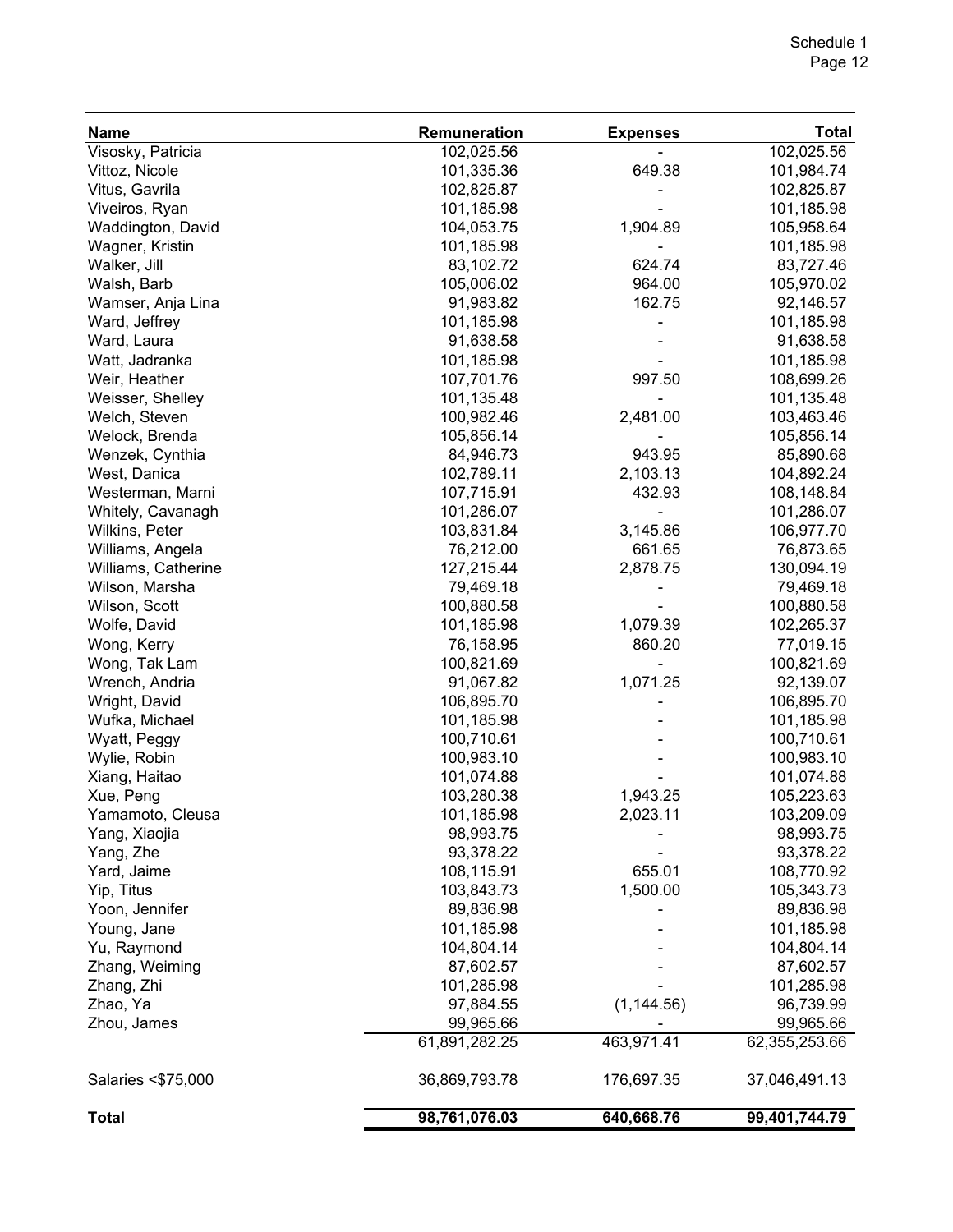| <b>Name</b>                  | Remuneration | <b>Expenses</b> | <b>Total</b> |
|------------------------------|--------------|-----------------|--------------|
| <b>Douglas College Board</b> |              |                 |              |
| Agbaje, Doyinsola            | 1,166.67     |                 | 1,166.67     |
| Bansal, Harshit              | 833.33       |                 | 833.33       |
| Gamar, Adel                  | 2,000.00     |                 | 2,000.00     |
| Haugen, Brian                | 2,000.00     | (3, 180.28)     | (1, 180.28)  |
| Jules, Rebecca               | 2,000.00     | (487.18)        | 1,512.82     |
| Lal, Nikiel                  | 2,000.00     |                 | 2,000.00     |
| Miller, Kristi               | 1,333.33     |                 | 1,333.33     |
| Pawar, Amardeep              | 2,000.00     |                 | 2,000.00     |
| Shaw, Maureen                | 2,000.00     |                 | 2,000.00     |
| Stewart, Eileen              | 2,500.00     | (6,396.53)      | (3,896.53)   |
| Todd, Susan                  | 2,000.00     |                 | 2,000.00     |
| Wickens, Jodie               | 2,000.00     |                 | 2,000.00     |
| <b>Total</b>                 | 21,833.33    | (10,063.99)     | 11,769.34    |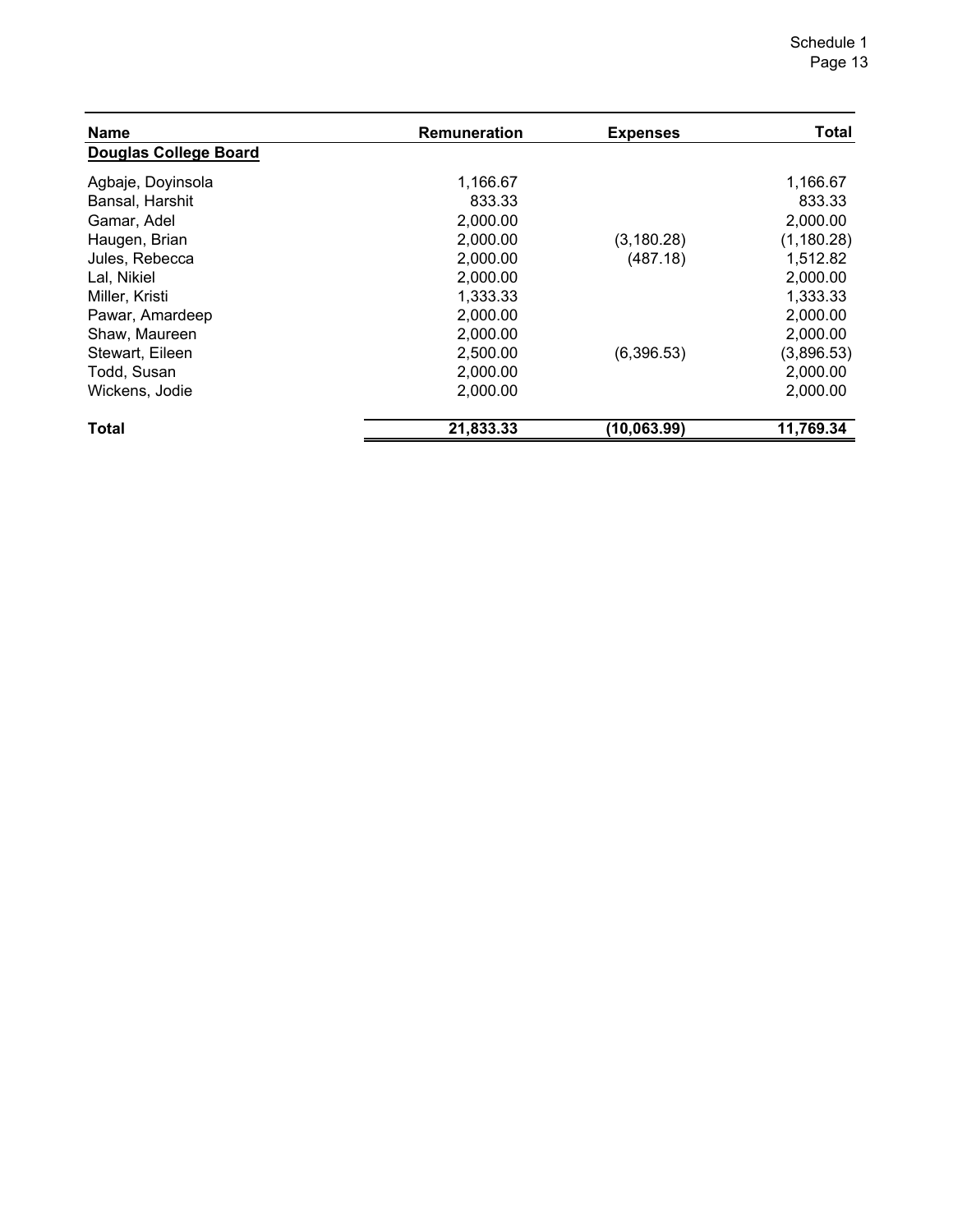### **DOUGLAS COLLEGE STATEMENT OF ACCOUNTS PAID APRIL 1, 2020 - MARCH 31, 2021**

| <b>Name</b>                                 | <b>Expenditure</b> |
|---------------------------------------------|--------------------|
| 3Play Media Inc                             | 27,676.34          |
| 3RA Group Student Exchange Ltd              | 29,998.50          |
| 4th Utility Inc                             | 161,492.20         |
| 777 Columbia Street Inc                     | 3,126,433.44       |
| ABC Express Service Ltd                     | 41,852.10          |
| Accurate Lock & Safe Co Ltd                 | 34,266.46          |
| Accurate Realtime Reporting Inc             | 75,440.06          |
| <b>Advance Window Cleaning</b>              | 32,340.00          |
| Agilent Technologies Canada Inc.            | 75,504.86          |
| Ainsworth Inc                               | 31,897.95          |
| Alpha Bright Education                      | 25,416.00          |
| Amazon Inc                                  | 42,342.95          |
| Antech Systems Inc                          | 28,409.10          |
| ApplyBoard Inc.                             | 65,970.45          |
| <b>Associated Health Systems</b>            | 56,972.67          |
| <b>BC Centre for Ability Association</b>    | 365,048.90         |
|                                             |                    |
| <b>BC Hydro</b><br><b>BCNET</b>             | 359,847.69         |
| <b>Bennett Jones LLP</b>                    | 1,046,440.49       |
|                                             | 113,445.15         |
| Benton & Overbury 2017 Ltd                  | 182,074.96         |
| Beuthin, Brenda Marie.                      | 34,317.50          |
| Beyond Media Digital Inc                    | 40,320.00          |
| Blackboard Inc.                             | 36,162.88          |
| <b>Blueprint ADE</b>                        | 32,550.00          |
| <b>Boldon James Ltd</b>                     | 60,538.87          |
| <b>Bowman Employment Services Inc</b>       | 347,289.52         |
| Calytera Software Inc                       | 40,089.22          |
| <b>Canadian Association of Schools</b>      | 34,345.00          |
| Canadian Centre for Diversity and Inclusion | 31,572.77          |
| Canadian Edge International                 | 76,516.65          |
| <b>Canadian Turner Construction Company</b> | 7,517,177.79       |
| <b>CDI College</b>                          | 43,536.67          |
| CDW Canada LLC                              | 79,606.71          |
| Cengage Canada                              | 180,463.26         |
| Chang, Alice Li Shin.                       | 25,147.50          |
| Cineplex Media                              | 80,793.72          |
| Citrix Systems Inc                          | 67,274.80          |
| City Of Coquitlam                           | 253,787.64         |
| City of Maple Ridge                         | 280,847.50         |
| <b>City of New Westminster</b>              | 448,048.26         |
| <b>College Pension</b>                      | 7,347,353.31       |
| <b>Colliers International</b>               | 180,361.16         |
| <b>Combined Painting Ltd</b>                | 41,149.51          |
| <b>Comfort Tec Industries Ltd</b>           | 180,323.16         |
| <b>Compass Group Canada Chartwells</b>      | 34,722.28          |
| Compugen                                    | 741,202.68         |
| <b>Contemporary Office Interiors</b>        | 703,469.72         |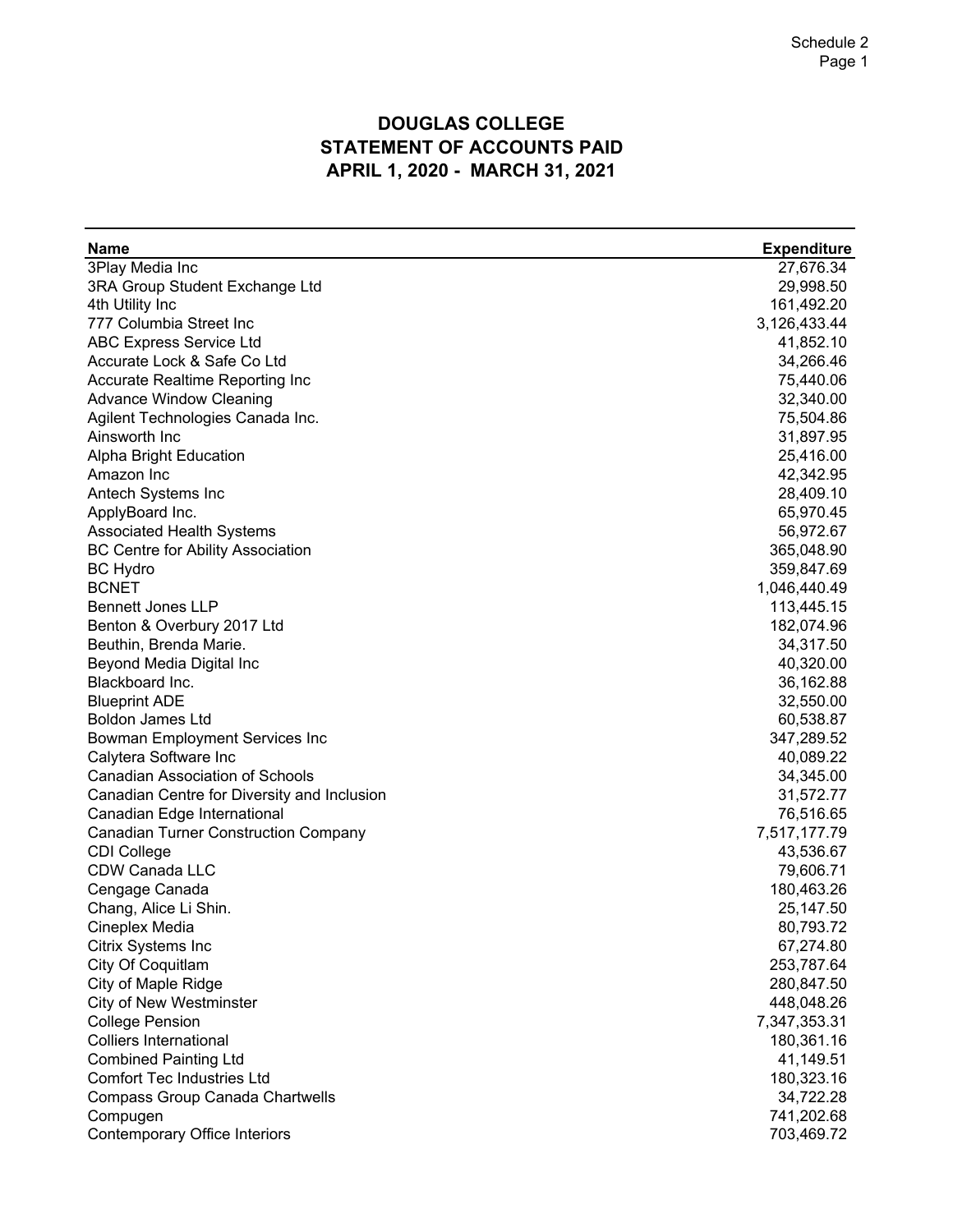| Name                                          | <b>Expenditure</b> |
|-----------------------------------------------|--------------------|
| Conti Electronics Ltd.                        | 107,334.29         |
| <b>COPPUL</b>                                 | 29,317.82          |
| Corporate Express Canada                      | 169,624.93         |
| <b>Crosstown Metal Industries Ltd</b>         | 216,262.45         |
| <b>CSP Books Inc</b>                          | 33,654.65          |
| Dang Cam Van                                  | 52,504.85          |
| Datex Services 2002 Ltd                       | 56,903.48          |
| Deer Crossing The Art Farm                    | 80,000.00          |
| DH Systems Consulting Inc                     | 92,468.25          |
| Diamond Head Consulting Ltd.                  | 30,492.01          |
| <b>Diligent Corporation</b>                   | 38,989.59          |
| Douglas College Foundation (DCF)              | 1,394,461.90       |
| Dubwear Clothing Co Dubwear Inc               | 26,757.37          |
| Duron Restorations Ltd.                       | 1,201,990.02       |
| <b>EBSCO Canada Ltd</b>                       | 67,147.57          |
| Ellucian Technologies Canada ULC              | 47,268.70          |
| Elsevier                                      | 142,985.86         |
| Elsevier B.V.                                 | 36,353.62          |
| <b>Emond Montgomery Publications Limit</b>    | 26,626.92          |
| Erlandson, Brenda Lynn.                       | 31,080.00          |
| <b>ESC Automation</b>                         | 42,214.79          |
| Essential Skills Group Inc. (The)             | 29,791.94          |
| <b>ESW Technologies FZ-LLC</b>                | 45,000.00          |
| Facebook Inc                                  | 126,027.16         |
| Fearn, Mateo                                  | 32,520.00          |
| <b>Finlink Construction Ltd</b>               | 75,609.70          |
| <b>Fisher Scientific Ltd</b>                  | 36,891.13          |
| Flo                                           | 55,779.36          |
| Floors Modern Ltd                             | 231,393.40         |
| Fortis BC                                     | 106,917.97         |
| Forum for International Trade Train           | 128,803.50         |
| FPP EDU Media LLC                             | 27,372.27          |
| <b>Frequency Foundry</b>                      | 50,750.00          |
| G & C Abbotsford Properties Inc               | 39,319.57          |
| Gartner Canada Co                             | 51,030.00          |
| Gavin's Building Maintenance Ltd              | 60,076.20          |
| Genesis Integration Inc                       | 36,573.60          |
| Gennix Consulting Inc.                        | 41,865.53          |
| <b>GeoPacific Consultants Ltd</b>             | 43,890.00          |
| <b>Glacier Communications Inc.</b>            | 29,568.00          |
| <b>Glacier Media Classifieds</b>              | 41,622.26          |
| <b>Glenmore Printing Ltd</b>                  | 45,672.44          |
| <b>Global Opportunities Pvt Ltd</b>           | 52,065.00          |
| Google LLC                                    | 97,520.00          |
| Grout McTavish Architecture Inc               | 275,271.57         |
| H Klein And Associates Inc                    | 623,923.91         |
| Harbour West Consulting Inc.                  | 75,750.75          |
| Harris & Company                              | 123,886.48         |
| <b>HCMA Architecture and Design Resources</b> | 431,051.87         |
| <b>Heatherbrae Builders</b>                   | 229,419.15         |
| Heritage Office Furnishings Ltd               | 53,590.75          |
| <b>Hewlett-Packard Financial Services</b>     | 123,830.41         |
| Highten Properties 104th Ltd                  | 472,050.40         |
|                                               |                    |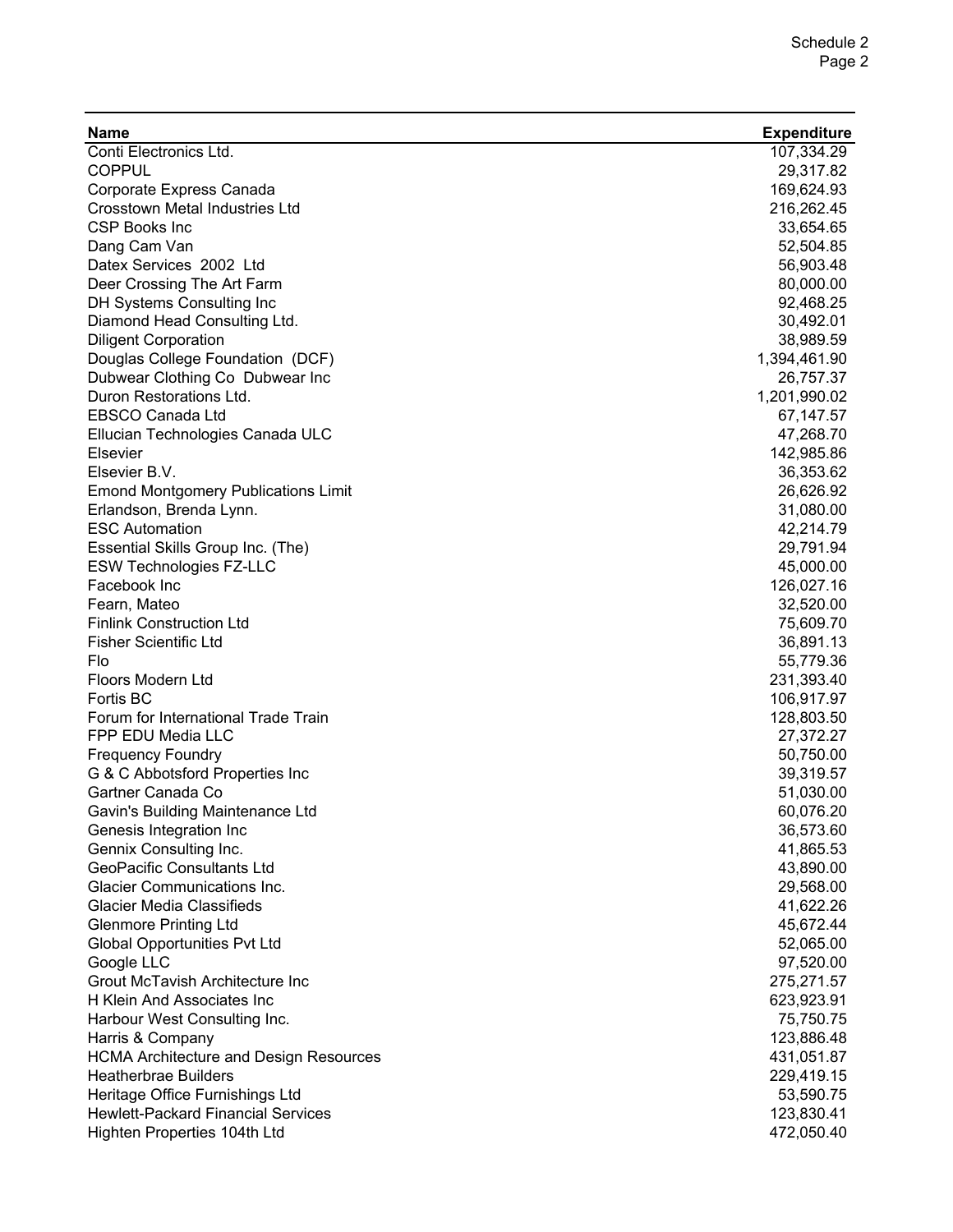| Name                                                         | <b>Expenditure</b>      |
|--------------------------------------------------------------|-------------------------|
| Homewood Health Inc.                                         | 59,703.10               |
| Hootsuite Inc                                                | 29,097.33               |
| <b>Houle Electric Limited</b>                                | 26,407.50               |
| <b>HSBC Bank Canada</b>                                      | 76,190.30               |
| <b>IBI Group</b>                                             | 32,557.44               |
| <b>IDP Education Pty Ltd</b>                                 | 378,517.56              |
| <b>ILSC Vancouver</b>                                        | 28,397.85               |
| Immigrant Services Society of BC                             | 121,060.55              |
| Imperial Parking Canada Corporation                          | 255,972.40              |
| Index.Digital Technology Inc                                 | 107,245.00              |
| Infolaser                                                    | 105,440.87              |
| Informa UK Ltd (CAD)                                         | 35,797.49               |
| Innovative Interfaces Inc                                    | 53,354.66               |
| Insight Medical Technologies                                 | 39,392.23               |
| International SOS Canada Inc                                 | 33,632.55               |
| Jain Overseas Services Inc.                                  | 105,361.20              |
| John Wiley & Sons Canada Ltd                                 | 105,498.65              |
| <b>K&amp;L Unity Holdings</b>                                | 136,405.92              |
| Kahunaverse Sports Group Inc                                 | 31,737.33               |
| Kitply Industries Ltd                                        | 25,489.21               |
| <b>Kivuto Solutions Inc</b>                                  | 36,856.89               |
| Kone Inc                                                     | 167,524.84              |
| Konica Minolta Business Technologie                          | 170,231.80              |
| <b>KPMG</b>                                                  | 41,895.00               |
| Laerdal Medical Canada                                       | 44,451.30               |
| Lamar Companies (The)                                        | 279,515.25              |
| Langley Roofing Co Ltd                                       | 463,676.15              |
| Lawns Plus                                                   | 117,624.21              |
| Leaders International Executive Search                       | 40,995.09               |
| Leith Wheeler Investment Counsel Ltd                         | 241,994.18              |
| LinkedIn Ireland Limited                                     | 34,429.35               |
| Login Brothers Canada                                        | 157,281.97              |
| Long View Systems                                            | 415,656.40              |
| M. Jackson Group Inc. (The)<br><b>Manulife Financial</b>     | 118,020.00              |
|                                                              | 5,390,193.46            |
| March of Dimes Canada<br>McEachern Harris & Watkins in Trust | 125,847.80              |
| McGraw-Hill Ryerson Ltd.                                     | 38,223.64<br>112,171.89 |
| Media Craftsman                                              | 49,747.65               |
| <b>Megamind Consultants Pvt Ltd</b>                          | 31,771.50               |
| Microserve                                                   | 921,589.15              |
| Millennium Computer Systems                                  | 71,232.00               |
| Minister of Finance                                          | 2,031,867.37            |
| Mitel Networks Corporation                                   | 180,008.94              |
| <b>MNP LLP</b>                                               | 57,540.00               |
| Moneris                                                      | 413,861.61              |
| <b>MOSAIC</b>                                                | 262,302.83              |
| Mott Electric Limited                                        | 1,194,698.98            |
| Mountain Pacific Electrical Ltd                              | 26,092.50               |
| <b>MPS</b>                                                   | 142,620.52              |
| <b>Municipal Pension</b>                                     | 1,893,092.20            |
| Natalia Horta                                                | 45,158.34               |
| Nelson Education Ltd.                                        | 112,224.31              |
|                                                              |                         |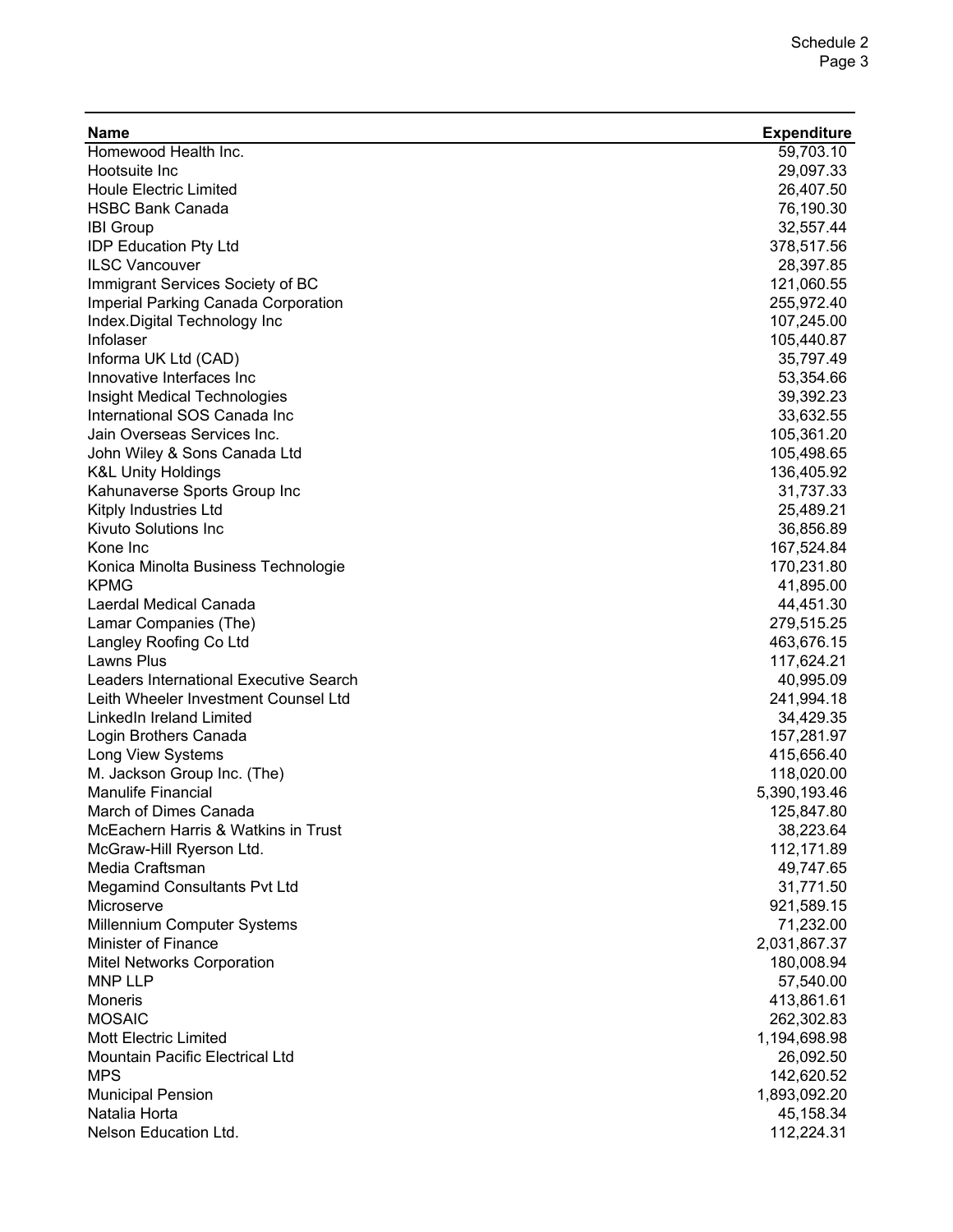| <b>Name</b>                                         | <b>Expenditure</b> |
|-----------------------------------------------------|--------------------|
| <b>Newton WorkBC Centre</b>                         | 26,654.73          |
| Nikon Canada Inc                                    | 26,042.02          |
| OC Tanner Recognition Company Ltd                   | 36,908.48          |
| Opti-Tech Scientific Inc                            | 47,612.94          |
| Oracle Corporation Canada Inc.                      | 423,613.04         |
| <b>Orbis Communications Inc</b>                     | 31,500.00          |
| <b>Oxford University Press</b>                      | 107,524.16         |
| Pacific Blasting & Demolition Ltd.                  | 264,675.60         |
| Paladin Security Group Ltd                          | 1,961,309.26       |
| Park Place Technologies Canada ULC                  | 103,664.49         |
| Pattison Outdoor Advertising                        | 51,281.98          |
| Pearson Canada Inc                                  | 442,310.51         |
| PEERS Employment & Education Resour                 | 415,937.48         |
| Pickell, Noriko                                     | 30,436.00          |
| Pitney Bowes Of Canada                              | 110,178.40         |
| PJS Systems Inc.                                    | 216,733.05         |
| Plaid Consulting Inc                                | 68,587.16          |
| Powerschool Canada ULC                              | 50,369.77          |
| Prism Building Services Inc.                        | 63,772.31          |
| PrismRBS LLC                                        | 72,412.72          |
| Process Pathways                                    | 27,624.45          |
| Project 120 Developments Ltd                        | 233,120.76         |
| Proquest LLC                                        | 223,957.53         |
| Prosci Canada ULC                                   | 40,372.50          |
| <b>Purcell Mechanical Ltd</b>                       | 399,215.07         |
| <b>Qualtrics LLC</b>                                | 27,243.24          |
| Quantum Lighting Inc.                               | 28,122.66          |
| Raffles Educity (I) Pvt Ltd                         | 28,608.00          |
| Ram Mechanical Ltd                                  | 953,801.13         |
| <b>RBC Investor &amp; Treasury Services</b>         | 45,231.26          |
| Read Jones Christoffersen Ltd                       | 80,908.03          |
| Receiver General for Canada                         | 4,893,640.61       |
| Regroup Mass Notification                           | 49,345.95          |
| Ricoh Canada Inc.                                   | 57,201.71          |
| Rocky Point Engineering Ltd                         | 25,593.75          |
| Rogers Wireless Inc.                                | 173,834.16         |
| S.U.C.C.E.S.S.                                      | 114,501.10         |
|                                                     | 74,691.27          |
| Sage Publishing                                     | 48,960.00          |
| Santamonica Study Abroad                            |                    |
| Sapna Choudhary                                     | 54,453.99          |
| Sapphire Sound Inc<br>Schneider Electric Canada Inc | 95,807.70          |
|                                                     | 66,982.21          |
| School District 41 (Burnaby)                        | 25,784.61          |
| School District 43 (Coquitlam)                      | 28,203.50          |
| Sheena, Gerry                                       | 33,281.69          |
| Shell Energy North America (Canada)                 | 188,105.89         |
| Shop3D.ca                                           | 29,129.61          |
| Siemens Canada Ltd                                  | 709,680.82         |
| Simon Fraser University                             | 282,209.48         |
| SkyHigh Ladders & Gaurdrails Inc                    | 36,441.65          |
| Sodexo                                              | 1,335,632.92       |
| Softlanding Solutions Inc                           | 27,662.43          |
| Soniccat Studios Inc                                | 68,307.75          |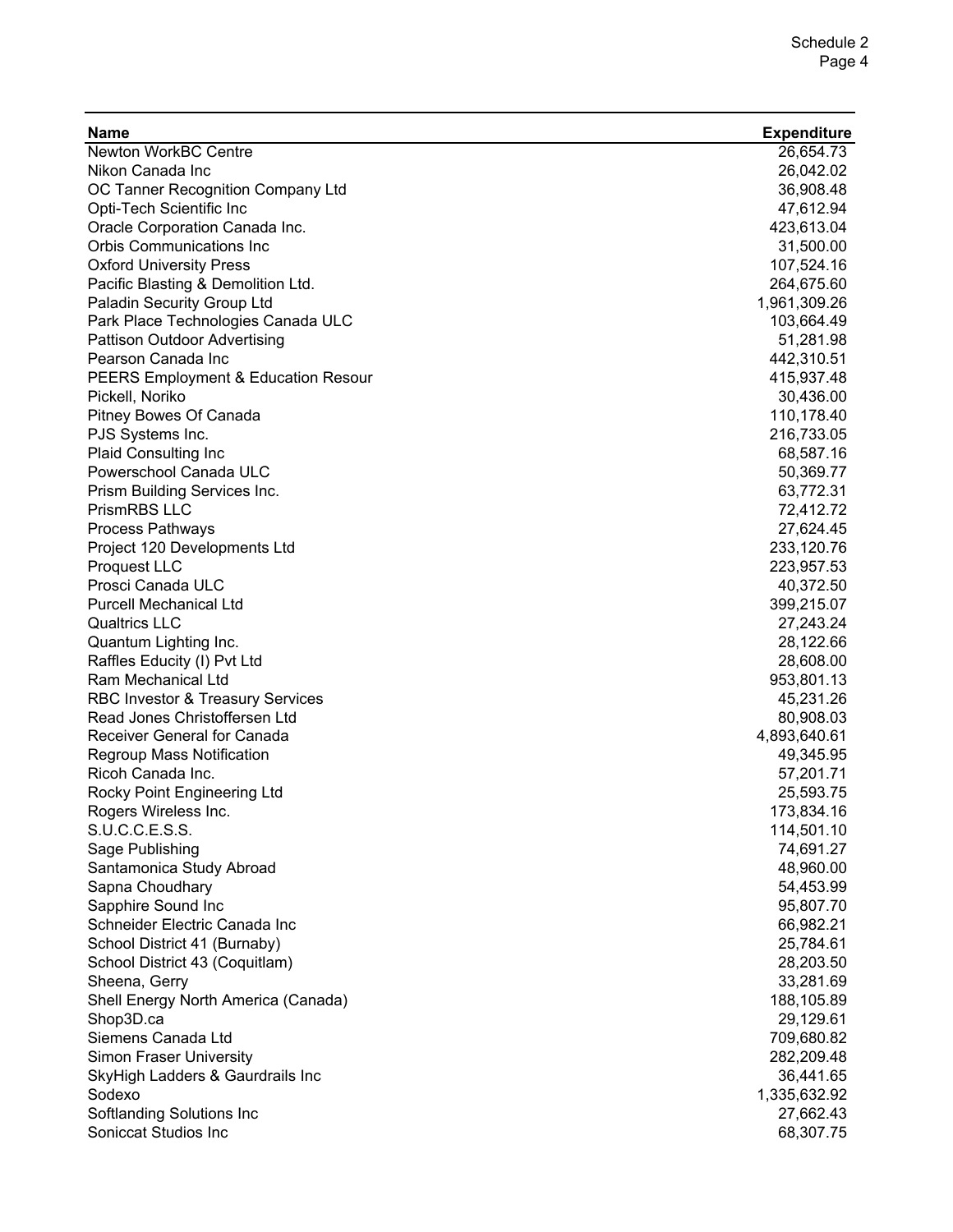| Name                                              | <b>Expenditure</b> |
|---------------------------------------------------|--------------------|
| <b>Spectrum Educational Supplies</b>              | 35,538.46          |
| <b>Sprott Shaw College</b>                        | 43,141.24          |
| <b>Stantec Architecture Ltd</b>                   | 542,684.10         |
| Stevens Co Ltd                                    | 28,648.18          |
| <b>Sunrise International Legal Services</b>       | 58,339.50          |
| Sunrise Resettlement Consulting Inc               | 30,899.40          |
| Superior Signs & Graphics Incorpora               | 78,023.15          |
| Supply Chain Canada                               | 65,190.00          |
| Tableau Software Inc                              | 31,015.27          |
| <b>Telus Communications BC</b>                    | 109,238.81         |
| <b>Terra Dotta LLC</b>                            | 69,664.35          |
| Thinkspace Architecture, Planning,                | 77,202.99          |
| Top Hat Canada                                    | 107,742.29         |
| Trane Canada Co.                                  | 128,375.31         |
| Turnitin, LLC                                     | 26,479.29          |
| Uline Canada Corporation                          | 52,997.40          |
| Uniserv Ltd                                       | 37,072.21          |
| University College & Institute Protection Program | 176,413.00         |
| <b>UPS Canada</b>                                 | 110,440.20         |
| <b>UVANU Recruit Canada</b>                       | 29,172.15          |
| <b>Valley Driving School</b>                      | 49,928.00          |
| <b>Valley Enterprises Ltd</b>                     | 42,183.75          |
| Vancouver Career College                          | 30,212.20          |
| Viking Fire Protection Inc.                       | 56,404.68          |
| Vocam Canada                                      | 25,042.50          |
| <b>VWR International (Canlab)</b>                 | 37,952.85          |
| Warrington PCI ITF PR Queens Court                | 135,202.13         |
| Waybar (Chemicals) and Supplies                   | 28,273.74          |
| Westlab                                           | 25,764.58          |
| Win International Education Service               | 30,543.00          |
| Wood Projects Ltd                                 | 253,743.86         |
| WorkSafeBC                                        | 144,672.84         |
| <b>WSP Canada Group Limited</b>                   | 125,919.77         |
| TOTAL SUPPLIERS > \$25,000                        | 67,782,070.73      |
| TOTAL SUPPLIERS <\$25,000                         | 6,636,641.20       |
| <b>TOTAL SUPPLIERS</b>                            | 74,418,711.93      |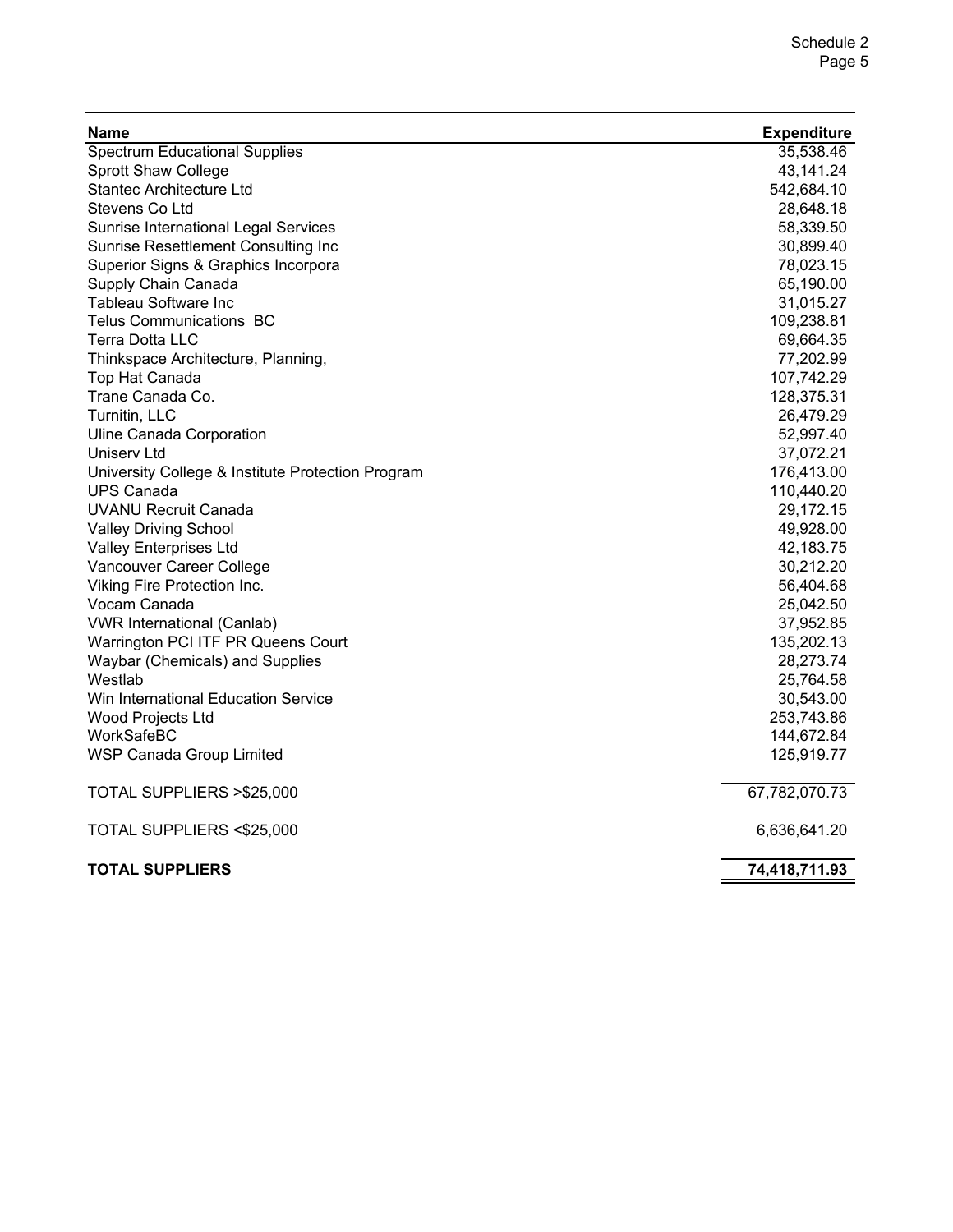Schedule 3

# **DOUGLAS COLLEGE STATEMENT OF SEVERANCE AGREEMENTS FOR THE YEAR ENDED MARCH 31, 2021**

There were no severance agreements made during the 2020/21 fiscal year with employees excluded from coverage under collective agreements.

This statement is prepared under the Financial Information Regulation, Schedule 1, subsection 6 (7).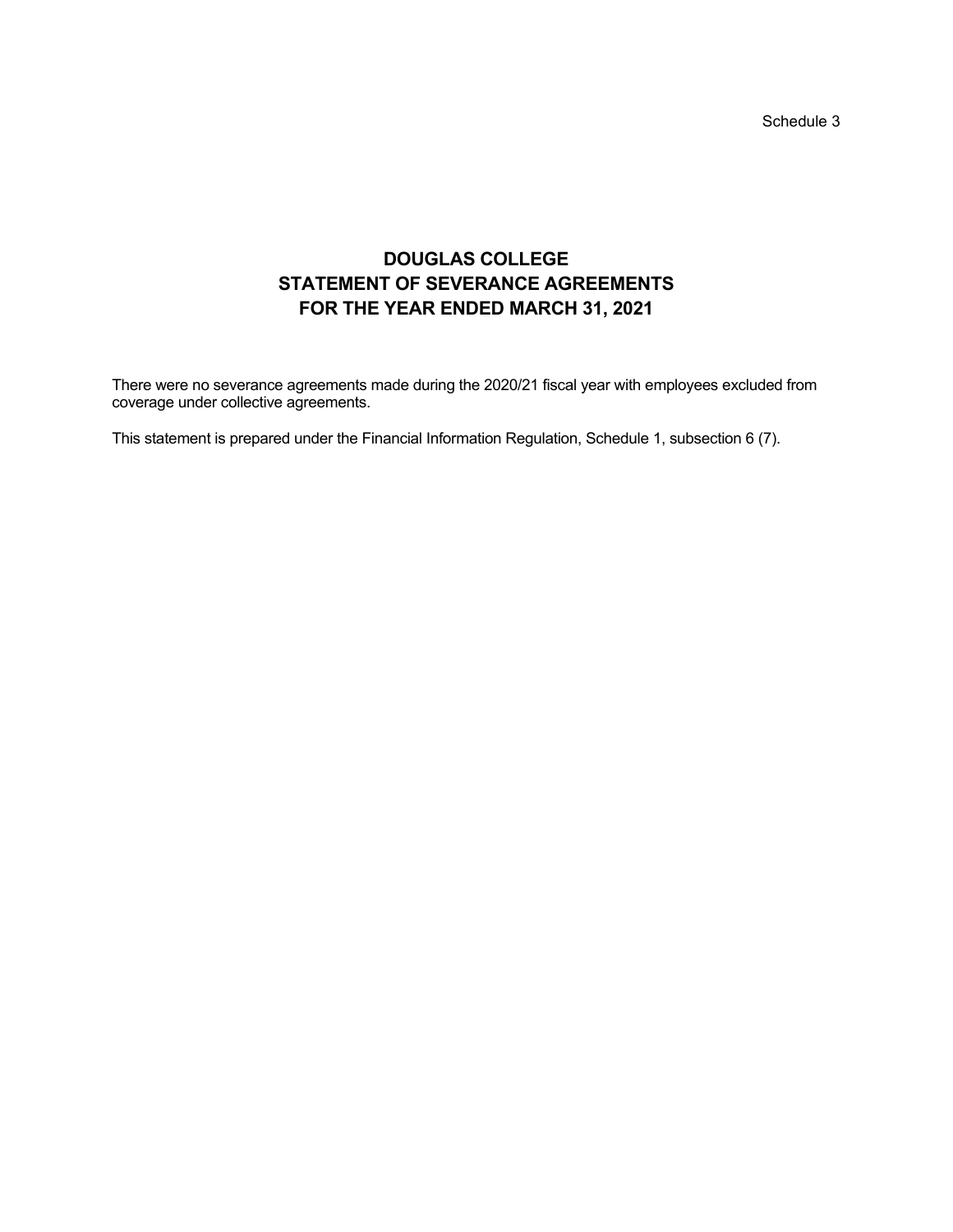Schedule 4

# **DOUGLAS COLLEGE STATEMENT OF DEBT FOR THE YEAR ENDED MARCH 31, 2021**

The amount of debt held at the end of the 2020/21 fiscal year was nil.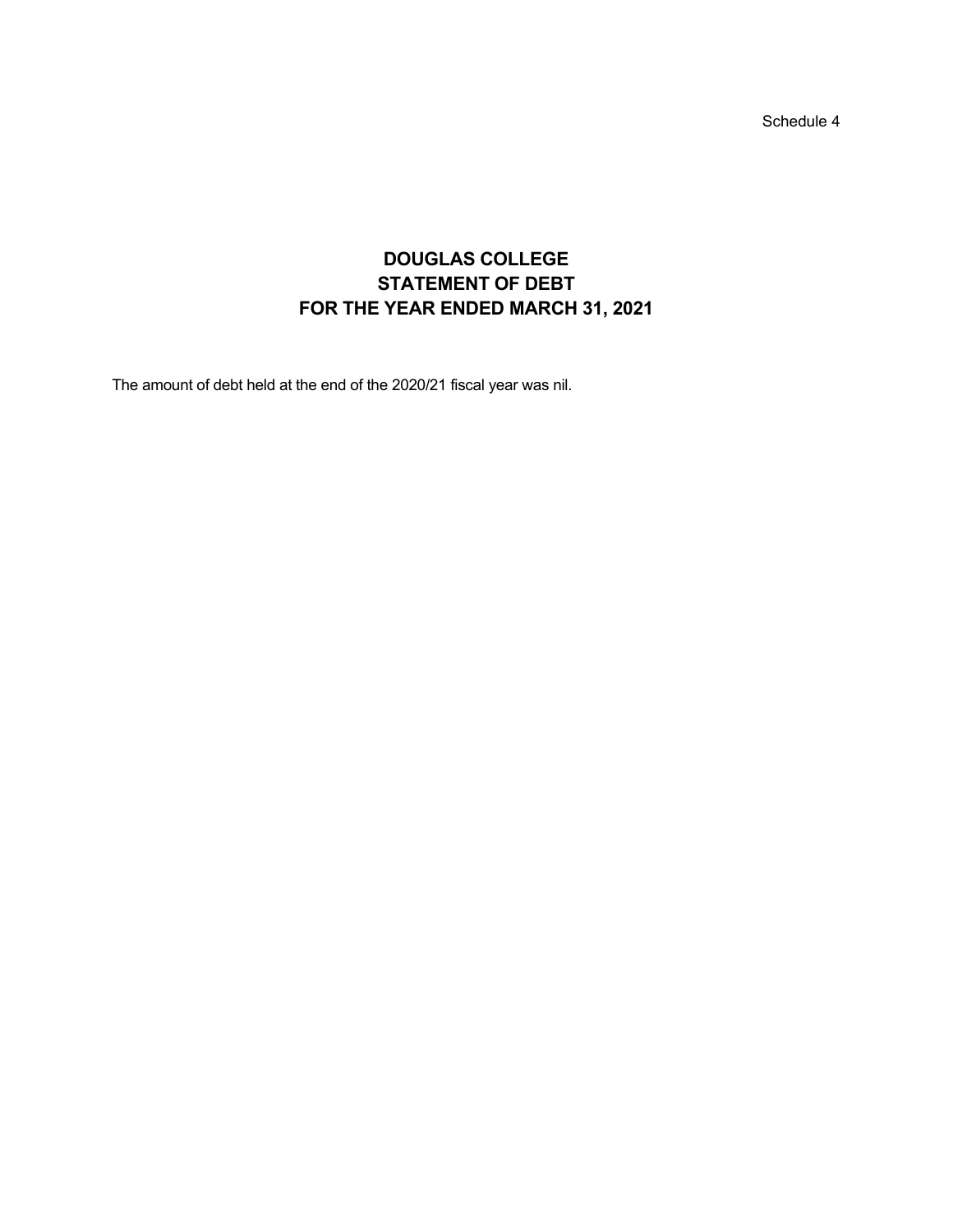#### **DOUGLAS COLLEGE STATEMENT OF GUARANTEE AND INDEMNITY AGREEMENTS FOR THE YEAR ENDED MARCH 31, 2021**

The number of financial guarantee and indemnity agreements in force which require government approval prior to being given under the Financial Administration Act Indemnities and Guarantees Regulation (BC Reg 153/2018) during the 2020/21 fiscal year was 259.

| <b>Name</b>                                                | <b>Number of Agreements</b> |
|------------------------------------------------------------|-----------------------------|
| 777 Columbia Street Inc.                                   |                             |
| Adobe (via BCNET / Microserve)                             |                             |
| Agile Sports Technologies, Inc. dba Hudl                   | 1                           |
| <b>Alberta Health Services</b>                             | 1                           |
| Anaca Technologies Ltd. (Xello)                            | 2                           |
| Antech Systems, Inc.                                       | 1                           |
| ApplyBoard Inc.                                            | 1                           |
| Archetype Innovations LLC                                  | 1                           |
| ARIL Inc.                                                  | 2                           |
| Articulate 360                                             | 2                           |
| Atlassian Pty Ltd.                                         | 1                           |
| AVI-SPL Canada Ltd.                                        | 1                           |
| Bachmann Farms                                             |                             |
| <b>BC Housing Commission</b>                               |                             |
| Beyond Labz, Inc.                                          |                             |
| Beyond Media Digital Inc.                                  | 1                           |
| <b>Blackbaud Solutions</b>                                 | 2                           |
| <b>Blueprint ADE</b>                                       | 1                           |
| <b>Bow Valley College</b>                                  | 2                           |
| <b>Buffalo Psychiatric Center</b>                          | 1                           |
| Burnaby Board of Education School District 41              |                             |
| Canadian Centre for Occupational Health and Safety (CCOHS) |                             |
| Canadian Mental Health Association BC Division             |                             |
| Canadian Pharmacists Association (CPhA)                    |                             |
| <b>Capital Care</b>                                        |                             |
| CARANIE Inc.                                               |                             |
| Cayuse PPI Inc.                                            |                             |
| <b>CCDI Consulting Inc.</b>                                |                             |
| CDW Canada                                                 | 1                           |
| Cineplex Entertainment LP                                  | 9                           |
| Cision US Inc.                                             | 1                           |
| City of Coquitlam                                          |                             |
| Clarivate Analytics (UK) Ltd.                              | 1                           |
| <b>ClickDimensions</b>                                     | $\overline{c}$              |
| <b>Colleges and Institutes Canada</b>                      |                             |
| Combined Forces Special Enforcement Unit of BC (The)       |                             |
| <b>Community Living BC</b>                                 | 1                           |
| Commvault Systems, Inc.                                    | 2                           |
| Compass Group Canada                                       | 1                           |
| Compulink Management Centre, Inc. dba Laserfiche           | 3                           |
| Concentra Trust                                            |                             |
| ControlUp Technologies Ltd.                                | 1                           |
| <b>Corel Corporation</b>                                   | 1                           |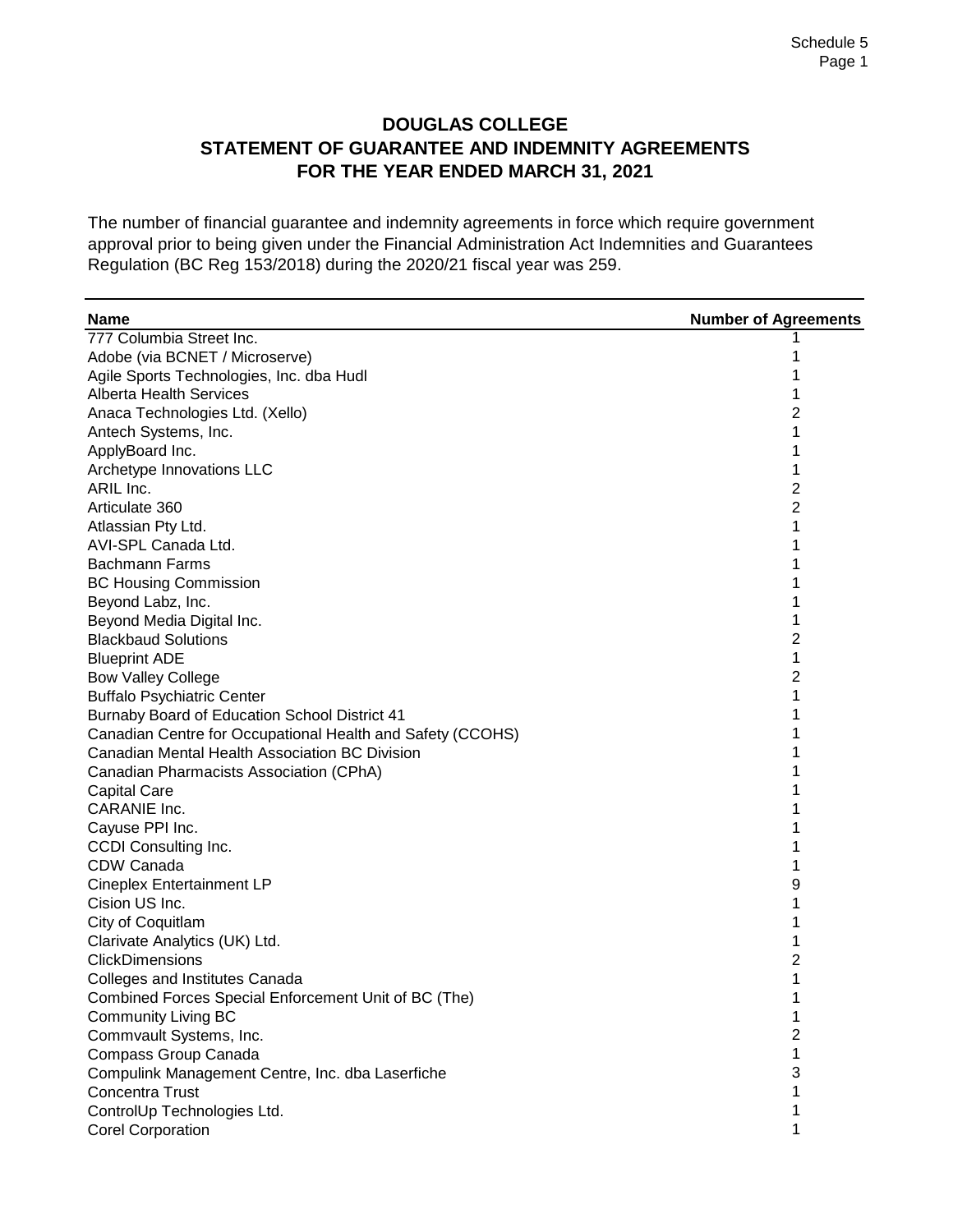| <b>Name</b>                                                 | <b>Number of Agreements</b> |
|-------------------------------------------------------------|-----------------------------|
| Correctional Service of Canada (Pacific Region)             |                             |
| <b>Covetrus Software Services</b>                           |                             |
| <b>CUMIS Life Insurance Company</b>                         | 1                           |
| <b>Cummins Canada ULC</b>                                   | 4                           |
| CustomAnswers Software Inc.                                 | 1                           |
| Dais, Inc. dba Regroup                                      |                             |
| <b>DeBoer Farms</b>                                         |                             |
| DocuSign, Inc.                                              |                             |
| Dynamic Owl (Aurea)                                         |                             |
| EBSCO (for Stacks)                                          |                             |
| Eduserve (for OpenAthens)                                   |                             |
| Elsevier Inc.                                               |                             |
| <b>First West Credit Union</b>                              |                             |
| Flywire Canada Inc.                                         |                             |
| Frame and Associates Consulting Inc.                        | 1                           |
| <b>Fraser Health Authority</b>                              | 2                           |
| Frequency Foundry Inc.                                      | 1                           |
| <b>FutureWorx Society</b>                                   |                             |
| G & C Abbotsford Properties Inc. for 083082 BC Ltd.         |                             |
| GeoTrust, Inc. (connected to webnames.ca agreement)         |                             |
| go2 Tourism HR Society                                      |                             |
| GoAnimate, Inc.                                             |                             |
| Government of Yukon                                         | 1                           |
|                                                             | 2                           |
| Groupe Sharegate Inc.<br><b>GT Software</b>                 | 3                           |
| <b>Harbourview Medical Centre</b>                           | 1                           |
| <b>Health PEI</b>                                           |                             |
| Helen Hayes Hospital (New York)                             |                             |
| Hemlock Printers Ltd.                                       |                             |
| <b>Hewlett Packard Financial Services</b>                   | 2                           |
| Highten Properties (104) Ltd.                               |                             |
|                                                             |                             |
| Hoefler Type Foundry, Inc. dba Hoefler&Co<br>Hootsuite Inc. |                             |
| <b>IDEXX Laboratories</b>                                   |                             |
| IFSE Institute of Financial Services Education, Inc.        |                             |
|                                                             |                             |
| Index.Digital Technology LLC                                | 4<br>1                      |
| Innovative Interfaces Global Limited                        |                             |
| IntellectSpace Inc.<br>International SOS Canada Inc.        |                             |
|                                                             |                             |
| ISIT Technology Inc.                                        |                             |
| iWave Information Systems Inc.<br><b>JAMF Software, LLC</b> |                             |
|                                                             |                             |
| <b>JCS Veterinary Reproductive Services</b>                 |                             |
| Johnston Controls o/a Tyco Integrated Fire and Security     |                             |
| K & L Unity Holdings Inc.                                   | 1                           |
| KnowBe4, Inc.                                               | 1                           |
| Konica Minolta Business Solutions (KMBS)                    | 1                           |
| <b>KPMG LLP</b>                                             |                             |
| <b>Kurzweil Education</b>                                   |                             |
| Labstats                                                    | 1                           |
| Lamar Transit Advertising Canada Ltd.                       | 7                           |
| Landcor Data Corporation                                    | 1                           |
|                                                             |                             |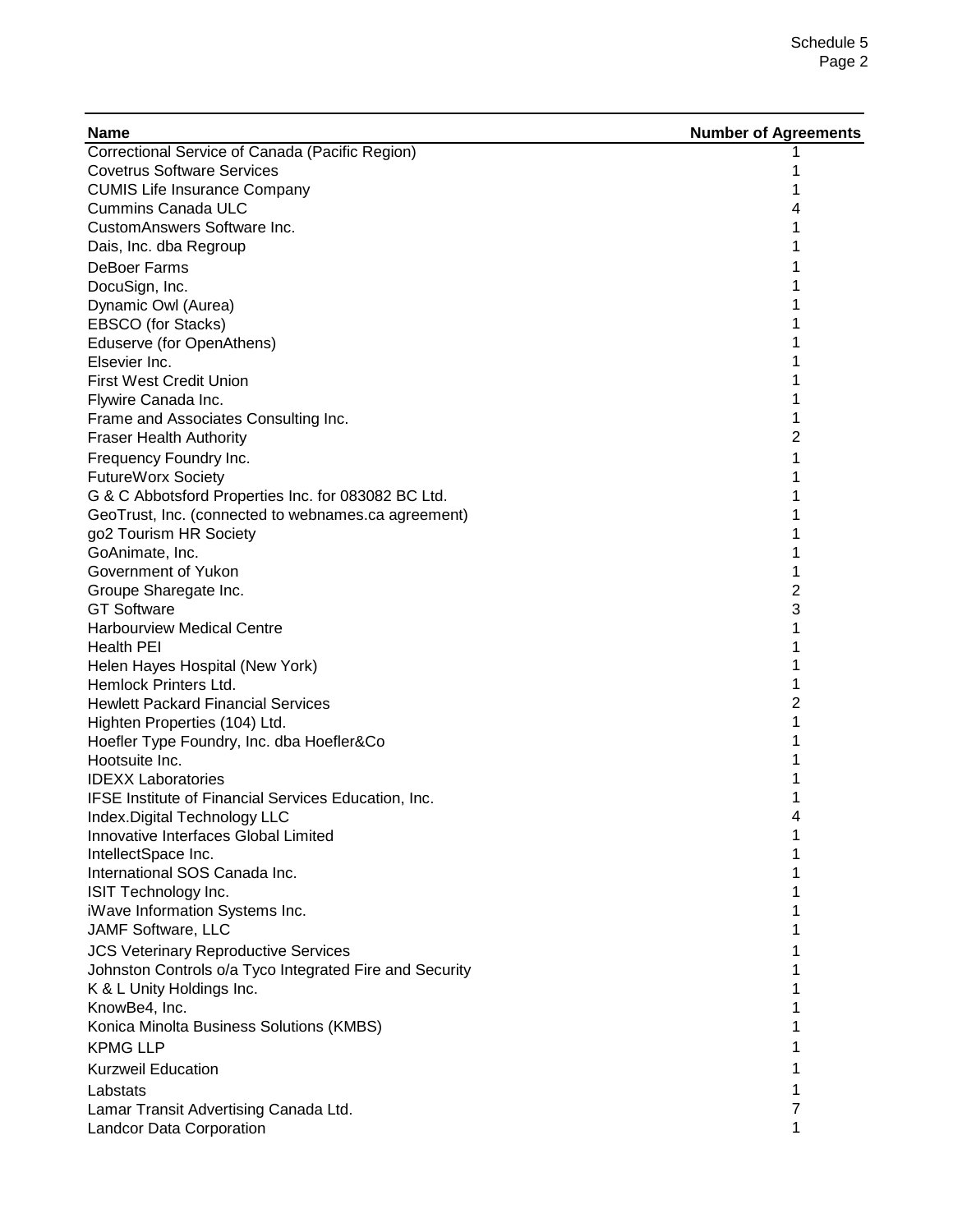| <b>Name</b>                                                                | <b>Number of Agreements</b> |
|----------------------------------------------------------------------------|-----------------------------|
| Langley Animal Protection Society (LAPS)                                   |                             |
| Lansweeper                                                                 |                             |
| Lawson Health Research Institute                                           |                             |
| Leith Wheeler Investment Counsel Itd.                                      |                             |
| Little Acres Farm                                                          | 1                           |
| Live Nation Canada, Inc.                                                   | 1                           |
| Manufacturers Life Insurance (Manulife)                                    | 1                           |
| Matheny Medical and Educational Center                                     | 1                           |
| Mathworks, Inc (The)                                                       | 1                           |
| MathWorks, Inc. (The)                                                      | 1                           |
| Medela Canada Inc.                                                         | 1                           |
| Microsoft                                                                  | 2                           |
| <b>Microsoft Corporation</b>                                               | 1                           |
| Minister of Foreign Affairs                                                | 1                           |
| Ministry of Advanced Education and Skills Training                         | 7                           |
| Ministry of Children and Family Development                                | 2                           |
| Ministry of Employment and Social Development                              | 2                           |
| Ministry of Immigration, Refugees and Citizenship Canada                   | 3                           |
| Ministry of Jobs, Economic Development and Competitiveness                 | 1                           |
| Ministry of Social Development and Poverty Reduction                       | 4                           |
| Mitacs, Inc.                                                               | 1                           |
| <b>Mitel Networks Corporation</b>                                          |                             |
| Moneris Solutions Corporation                                              |                             |
| MOSAIC (Multi-lingual Orientation Service Association)                     | 1                           |
| Netelligence Inc. dba Local Text Marketers                                 | 1                           |
| <b>Netop Business Solutions</b>                                            | 2                           |
| Netreo Incorporated                                                        | 1                           |
| Nova Scotia Health Authority                                               | 1                           |
| <b>Olivet Baptist Church</b>                                               | 1                           |
| <b>Omnivex Corporation</b>                                                 | 1                           |
| OOHLALA Mobile, Inc. - (renamed "Ready Education Inc. 2019-02)             | 1                           |
| Oracle Canada ULC                                                          | 1                           |
| Orbis Communications Inc.                                                  | 1                           |
| <b>OUTFRONT Media Canada LP</b>                                            | 2                           |
| Pacific Equine Clinic                                                      | 1                           |
|                                                                            | 1                           |
| Pacific Riding for Developing Abilities<br>Pattison Outdoor Advertising LP | 3                           |
| PerkinsElmer Informatics Inc.                                              | 1                           |
|                                                                            | 1                           |
| Pickmick Dairy Farm Ltd.                                                   |                             |
| <b>Pluralsight LLC</b>                                                     | 1                           |
| PowerSchool Canada LLC                                                     | 3                           |
| PR Queens Court Limited Partnership                                        | 1                           |
| <b>PrestoSports Services</b>                                               | 1                           |
| Project 120 Developments Ltd.                                              | 1                           |
| Prosci Canada ULC                                                          | 1                           |
| Providence Health Care                                                     | 1                           |
| QHR Technologies Inc.                                                      | 2                           |
| Qless, Inc.                                                                | 1                           |
| <b>QlikTech Corporation</b>                                                | 1                           |
| Qualtrics, LLC                                                             | 1                           |
| Red River Press Inc.                                                       | 1                           |
| Regents of the University of California (Berkeley)                         | 1                           |
| Regina Qu'Appelle Health Region                                            | 1                           |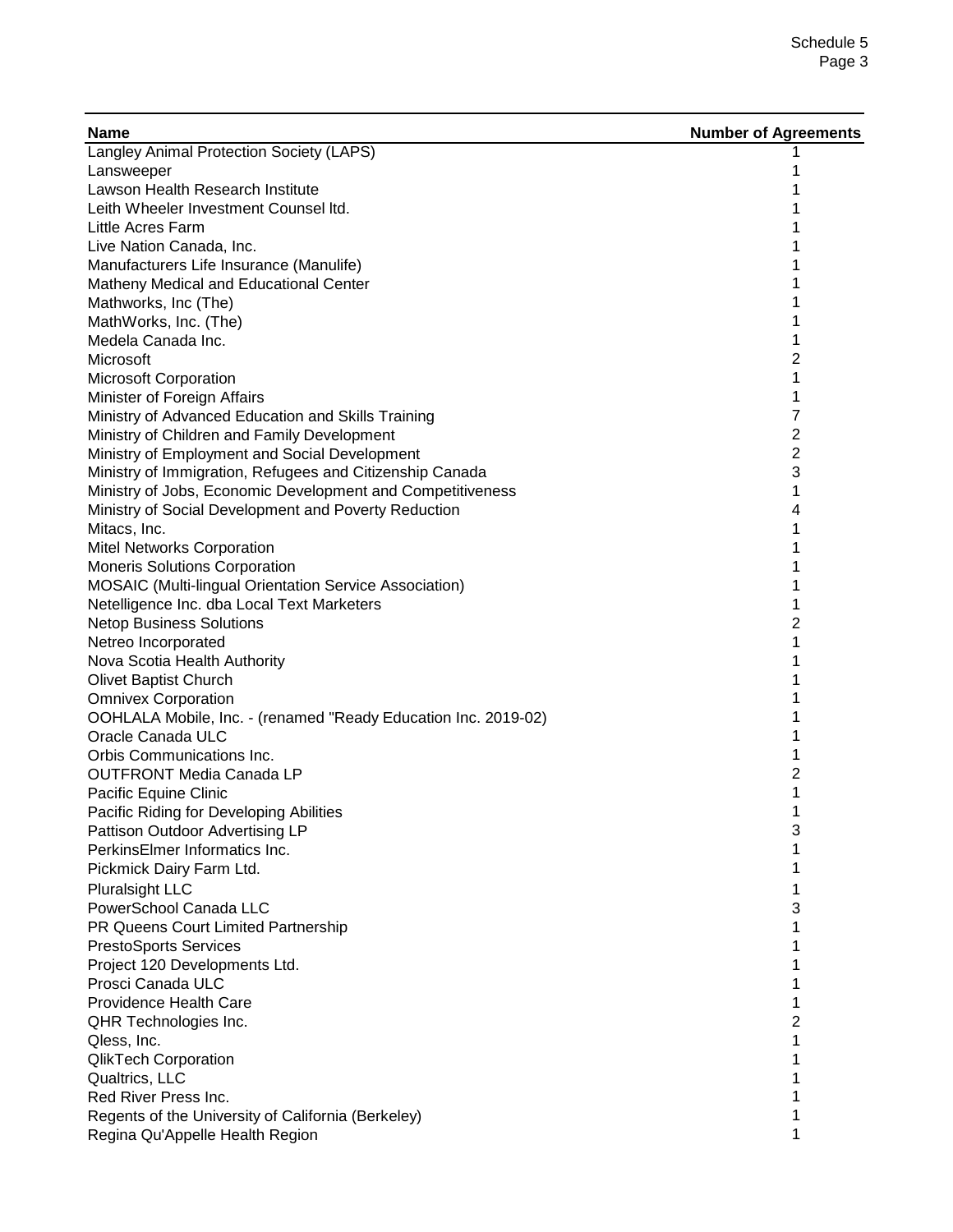| <b>Name</b>                               | <b>Number of Agreements</b> |
|-------------------------------------------|-----------------------------|
| Rehabilitation Institute of Chicago (The) |                             |
| Respondus Inc.                            |                             |
| Revera dba AXR Operating (National) LP    | 1                           |
| Revera dba Elmwood Place Operating Inc.   | 1                           |
| Revera dba Revera Retirement LP           | 1                           |
| Revera Long Term Care Inc.                | 1                           |
| RightLabs (CampusRight)                   | 1                           |
| Riipen Networks Inc.                      | 1                           |
| <b>Ryerson University</b>                 | 5                           |
| Scantron                                  | 2                           |
| Schneider Electric Canada, Inc.           | 2                           |
| Shaw Cablesystems G.P. dba Shaw Business  | 3                           |
| Siemens Canada Ltd.                       | 2                           |
| Sona Systems, Inc.                        | 1                           |
| South Coast BC Transportation Authority   | 1                           |
| Stantec Architecture Ltd.                 | 1                           |
| Stantec Consulting Ltd.                   | 1                           |
| <b>Statistics Canada</b>                  | 1                           |
| Surrey School District No. 36             | 1                           |
| Tableau Software, LLC                     | 1                           |
| TD Life Insurance Company                 | 1                           |
| <b>TechSmith Corporation</b>              | 2                           |
| Tenable, Inc                              | 1                           |
| Terra Dotta, LLC                          | 1                           |
| Texthelp Inc.                             | 1                           |
| Titanium Software Inc.                    |                             |
| TopHatMonocle                             |                             |
| <b>TruCorp Limited</b>                    |                             |
| TurnItIn                                  |                             |
| <b>Typewell</b>                           |                             |
| University of British Columbia            |                             |
| University of Victoria                    | 1                           |
| Vancouver Aquarium                        | 1                           |
| Vancouver Coastal Health Authority        | 2                           |
| VitalSource Technologies LLC              | 1                           |
| Vocam Pty Ltd.                            |                             |
| webnames.ca                               | 4                           |
| WilloLabs Inc.                            | 1                           |
| Winnipeg Regional Health Authority        | 1                           |
| <b>WSP Canada Group Limited</b>           | 1                           |
| <b>YMCA of Greater Vancouver</b>          | 1                           |
| Zoom Video Communications Inc.            | 1                           |
| <b>Total</b>                              | 259                         |